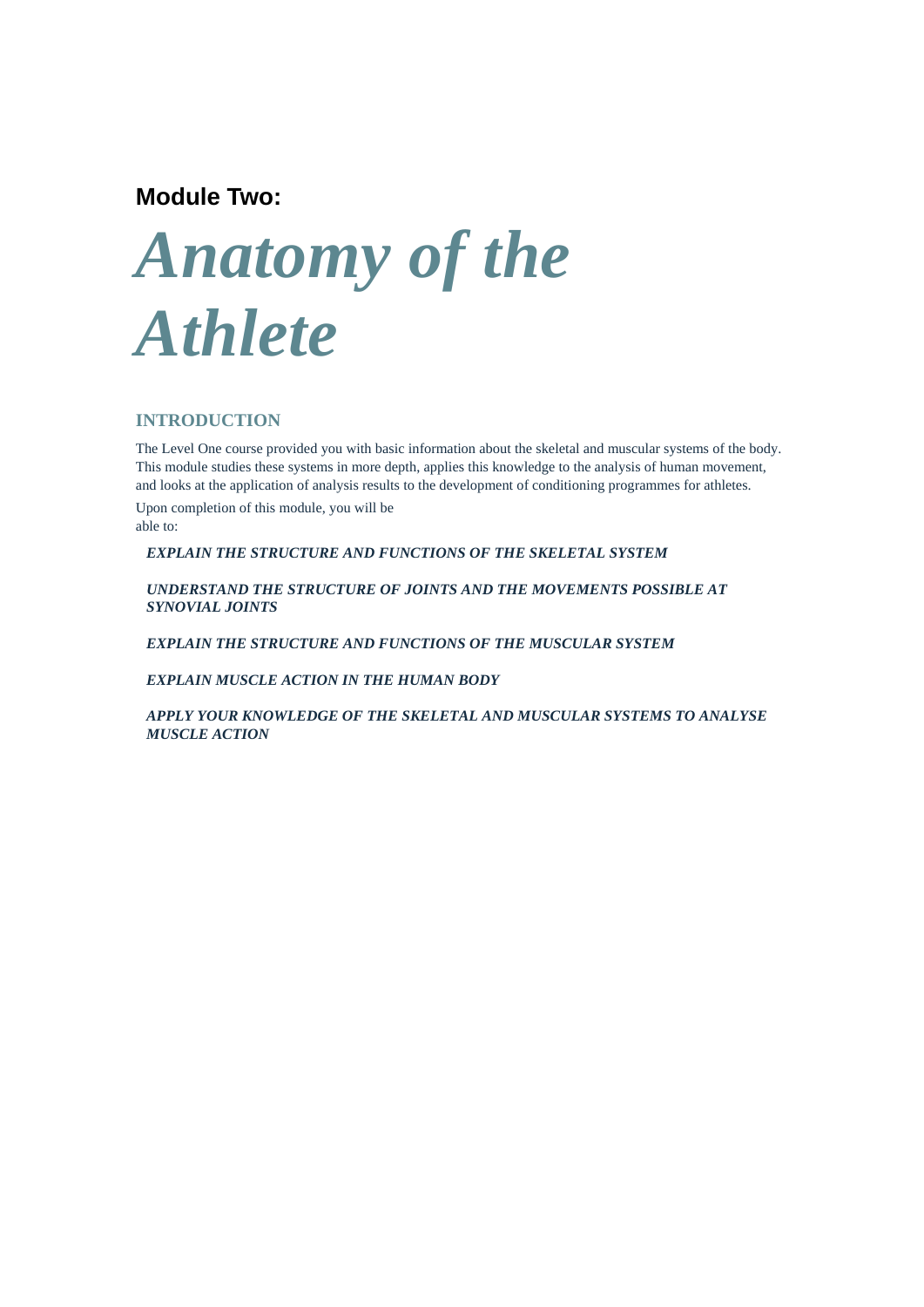## *EXPLAIN THE STRUCTURE AND FUNCTIONS OF THE SKELETAL SYSTEM*

## **THE SKELETAL SYSTEM**

The framework of the human body is made up of just over 200 bones, which vary considerably in size and shape. Bones are often thought of as dry, inert structures, similar to a bone which has been dug up in the garden by the neighbour's dog! However, bone is not a dead structure. It is made up of living bone tissue, which is a type of connective tissue, the hardest of all connective tissues found in the body.

## **FUNCTIONS OF THE SKELETON**

The skeleton has five important functions in the body:

#### **1. Protection**

The bones protect internal organs by forming strong protective enclosures, e.g. skull, ribs, spine.

## **2. Support**

The skeleton gives rigidity to the body. Without the support of the skeleton, we would be shapeless lumps.

## **3. Movement**

The skeleton provides attachment for muscles.

The bones serve as levers in pulley systems whereby movements can be produced by muscles at the moveable joints in the body.

#### **4. Blood cell production**

 Blood cells are manufactured in the red marrow within bones. Red blood cells transport oxygen around the body and white blood cells are responsible for the body's defence system to fight infection.

## **5. Calcium storage**

 Bones are the storehouse for minerals, in particular calcium. This is important for strength of bones, for if these minerals are depleted, it may lead to stress fractures and osteoporosis (brittle bones).

## **CLASSIFICATION OF BONES**

Bones are normally classified according to their shape, which is related to their function.

#### **Long bones**

Provide effective levers to facilitate movement, e.g. femur, humerus.

#### **Short bones**

Provide strength to resist compression, e.g. bones of the foot (tarsals) and wrist (carpals).

#### **Flat bones**

Provide protection to internal organs, e.g. ribs, cranium, pelvic girdle; and for attachment of large muscles, e.g. scapula.

#### **Irregular bones**

Usually have mixed functions, e.g. patella provides protection to the knee joint; collectively, the vertebrae provide support to the body and protect the spinal cord.

## **Sesamoid bones**

Present in certain tendons to improve leverage by preventing friction, and by altering the angle of pull of the muscle, e.g. patella.

The skeletal system of the body is divided into two main sections: the axial skeleton and the appendicular skeleton.

**The axial skeleton** is the central axis of the body and is made up of the vertebral column, the skull, and the ribs and sternum. The skull encloses and protects the delicate structures of the brain and sensory organs, such as the eyes and inner ears.

The spine is a column of very complex irregular bones, stacked one on top of the other. This structure combines flexibility with strength and rigidity, allowing movement in certain parts of its length while providing protection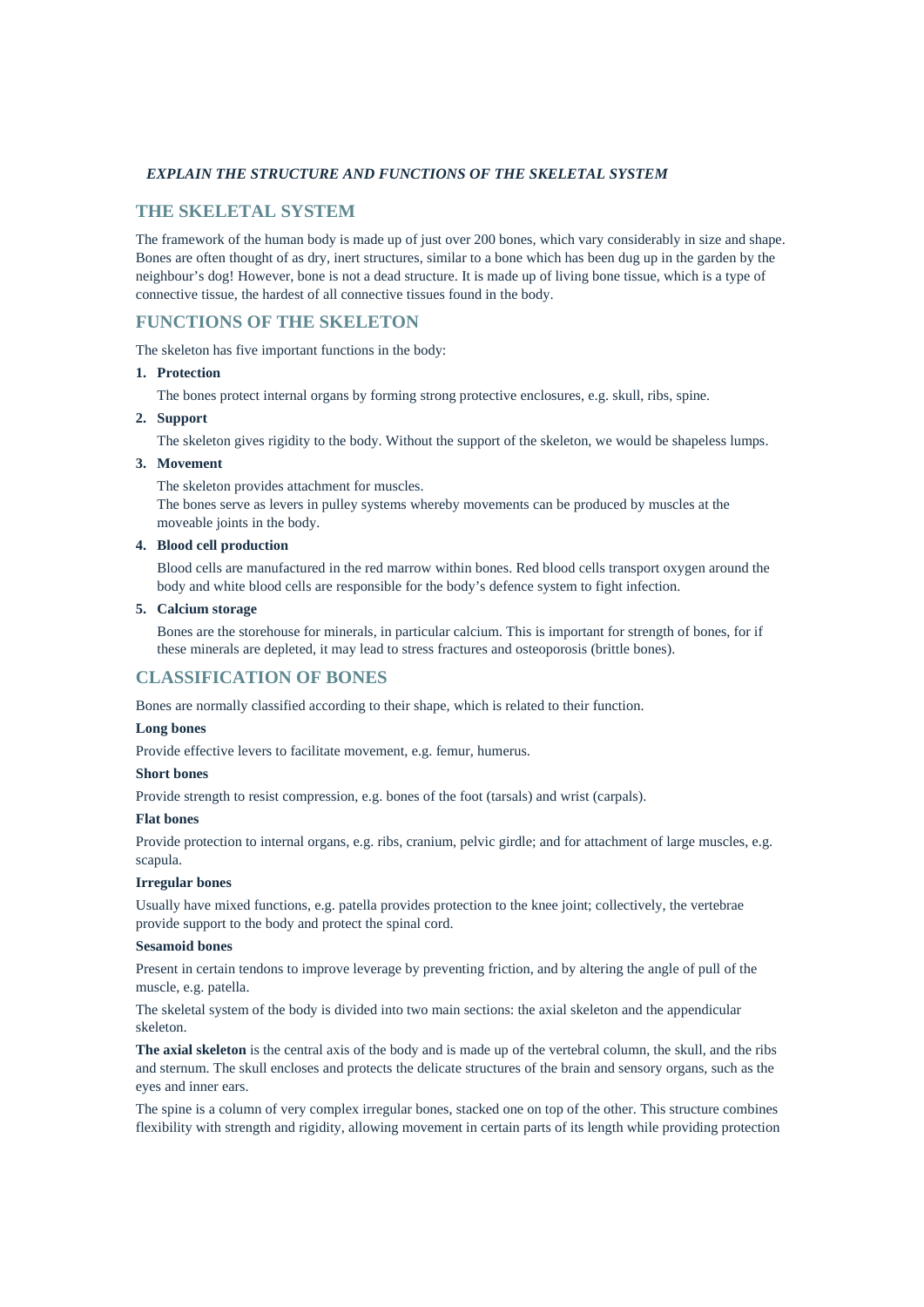for the spinal cord most of the way down. The 33 vertebrae are divided into five regions: cervical (7), thoracic (12), lumbar (5), sacral

(5 fused vertebrae), and coccygeal (4 fused vertebrae). The shape and design of the vertebrae in each area are modified for the specific function of that area.

The spine is so important that it is worthwhile looking at the structure of a typical vertebra. As seen in Figure 2, each vertebra consists of a body to which is attached the vertebral arch. The vertebral arch encloses a gap in which lies the spinal cord. From the vertebral arch there are bony projections called processes; one on each side called transverse processes, and one at the back called the spinous process. These can act as short levers for some of the spinal muscles, and also as points of attachment for muscles and ligaments. The superior and inferior processes of adjacent vertebrae articulate with each other to form a joint.

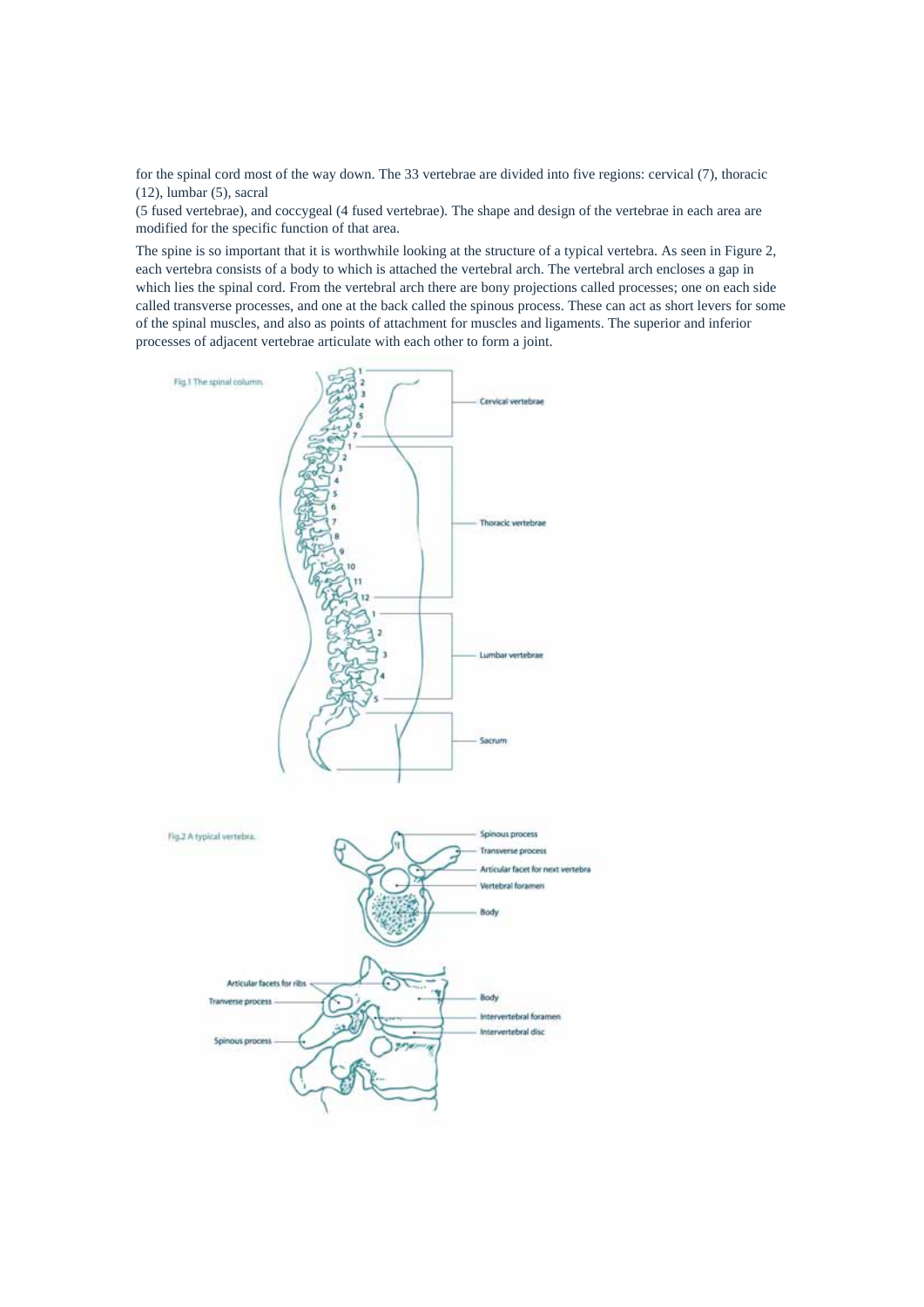The bodies of adjacent vertebrae are joined by a pad called an intervertebral disc, which is composed primarily of fibrocartilage with a small amount of jelly-like pulp filling the centre. It is these discs which are blamed for so much back pain. They are very firmly attached to the vertebral bodies and act as shock absorbers, preventing the skull and brain from being jarred when running or jumping.

The ribs and sternum are flat bones which form a protective cage around the heart and lungs. The ribs are connected at the back to the thoracic vertebrae by slightly moveable joints, and at the front to the sternum with cartilage. This flexible structure allows the movement necessary for breathing.

**The appendicular skeleton** is made up of appendages which are attached to the axial skeleton: the shoulder girdle (clavicle and scapula) and arms (humerus, ulna, radius, carpals, metacarpals and phalanges), and the pelvic girdle and legs (femur patella, tibia, fibula, tarsus, metatarsals and phalanges).

The shoulder girdle, with a bony connection between the clavicles and sternum, is otherwise suspended in muscle, which allows for a wide range of movement. Unlike the shoulder girdle, the pelvic girdle is a complete bony structure which is strong and rigid. This allows it to support the weight of the body, and to transmit very large forces which are developed by the actions of the legs. The two pelvic bones form a fixed joint at the front, the pubis, and are connected by slightly moveable joints with the sacrum at the back.

## **THE STRUCTURE AND GROWTH OF LONG BONES**

A typical long bone, such as the femur, must be able to serve as mechanical lever during motion, while being strong enough to withstand the weight of the body, and the forces experienced during activity. The long bones are formed as strong, but light, tubular structures with enlarged ends called epiphyses, and a narrow shaft called the diaphysis. The outer shell of the bone is composed of hard, dense compact bone which provides support and protection. The epiphyses are filled with porous, spongy bone and red bone marrow. Within the shaft of the bone is a hollow cavity which is lined with a thin, delicate membrane and filled with yellow bone marrow.

Bone is covered by an outer fibrous layer known as the periosteum. This layer has a rich supply of nerves and blood vessels and enables the attachment of tendons and ligaments to the bone as well as serving as a site for nutrition, repair and bone growth.

The growth of bones occurs along the epiphyseal (growth) plates, which are bands of cartilage located between the diaphysis and each epiphysis. As the bone develops and grows, new bone cells are laid down along the epiphyseal plates while, at the same time, new cartilage is continually being formed allowing the bone to lengthen. As a person matures, this cartilage is replaced by bone.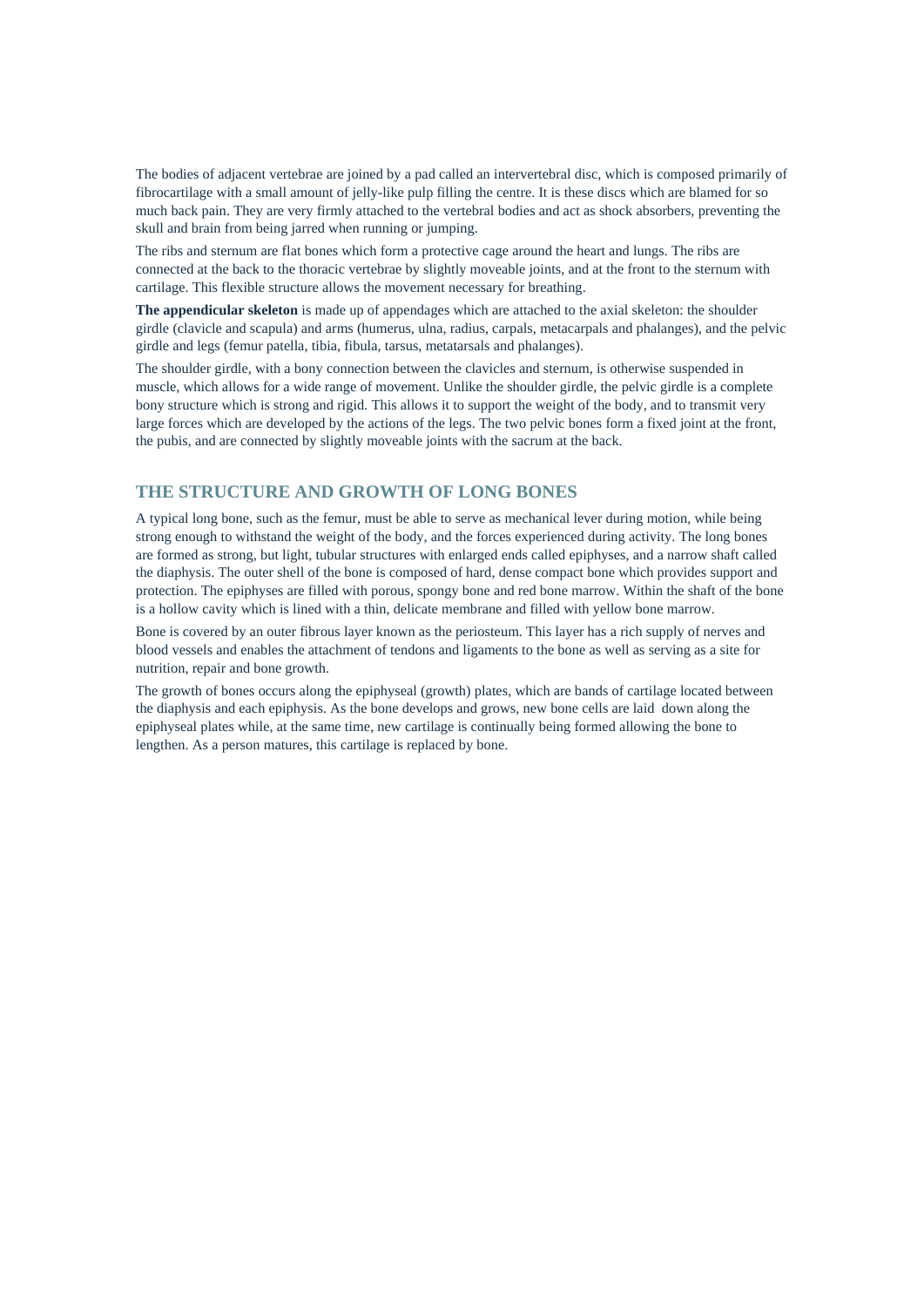

There are three important periods in the development of bone:

- **1. The formative period** bone is formed from either cartilage or fibrous tissue by a process of ossification. This process starts around the fifth to twelfth week of embryonic life.
- **2. The growth period** from birth to puberty secondary growth centres appear in the bone. These occur close to the ends of the bone at the epiphyses. Any injury to the epiphyses during this stage, such as a fracture, may impair growth.
- **3. The consolidation period** this is from the 14th to the 25th year.

#### *QUESTIONS & EXERCISES*

*You may find it useful to examine the structure of a bone. Use a long bone that has been sawn in half lengthwise (ask a butcher to do this for you).* 

*Examine the bone and complete the following exercises:* 

- *identify compact bone, spongy bone, and bone marrow,*
- *describe the colour of the marrow and explain its functions,*
- *identify the periosteum and scrape a small section with a scalpel or sharp knife, to examine its structure, and*
- *examine any cartilage present and explain its functions.*

#### *UNDERSTAND THE STRUCTURE OF JOINTS AND THE MOVEMENTS POSSIBLE AT SYNOVIAL JOINTS*

## **JOINTS**

A joint, or articulation, is the interface (coming together) of two bones. Usually the purpose of the joint is to allow some movement, but the bones of the skull, for example, are joined so tightly that there is no movement. The structure and type of joint will depend on its specific function.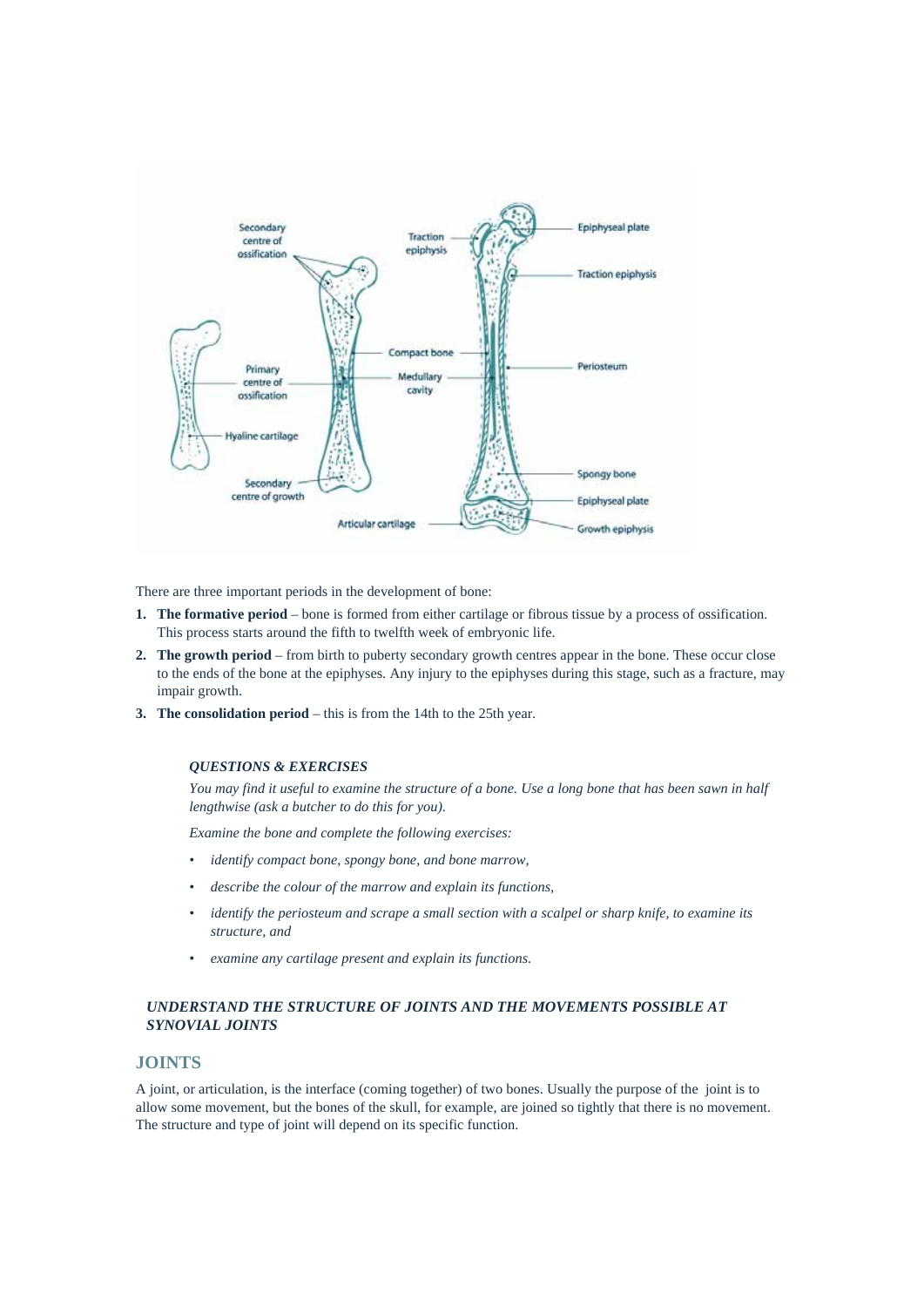#### **Fibrous joints**

Where fibrous tissue unites the bones, e.g. between the radius and ulna above the wrist, and the tibia and fibula above the ankle. A joint such as this seems to occur where movement is undesirable but a little 'give' is necessary.

#### **Cartilaginous joints**

There are two types of cartilaginous joints: (a) hyaline cartilage, which is rigid and forms a bar uniting the first rib to the sternum (breastbone), and (b) fibro-cartilage which is less rigid, allowing freer movement, e.g. an intervertebral disc.

## **Synovial joints**

The freely moving synovial joints are more specialised joints and functionally are the most important for you, as a coach, to know about and understand.

## **CLASSIFICATION OF SYNOVIAL JOINTS**

The type of movement possible at a joint depends upon the shape of the bones where the joint surfaces fit together. Synovial joints are classified according to their movement potential. See the table below.

## **CLASSIFICATION OF SYNOVIAL JOINTS**

| Uni-axial<br>(one movement plane)                                                              | <b>Bi-axial</b><br>(two movement planes)                                             | Multi-axial<br>(many movement planes)                                                                                   |
|------------------------------------------------------------------------------------------------|--------------------------------------------------------------------------------------|-------------------------------------------------------------------------------------------------------------------------|
| <b>Hinge</b> joint $-$ elbow, knee, ankle,<br>interphalangeal joints of fingers.<br>(tarsals). | <b>Condyloid</b> – the knuckles, joints, heads<br>of metacarpals.                    | <b>Plane</b> joints $-$ small joints where<br>gliding movement occurs, e.g. between<br>bones in hand (carpals) and foot |
| <b>Pivot</b> joint – upper end of radius<br>movements,<br>in forearm.                          | Ellipsoid $-$ wrist.                                                                 | <b>Saddle</b> joints – allow rotary<br>e.g. the joint base of thumb.                                                    |
|                                                                                                | <b>Sliding</b> – between two vertebrae, carpal<br>and metacarpal bones of the thumb. | <b>Ball and socket</b> $-e.g.$ hip joint.                                                                               |

*Table 1. Classification of synovial joints according to their movement potential.*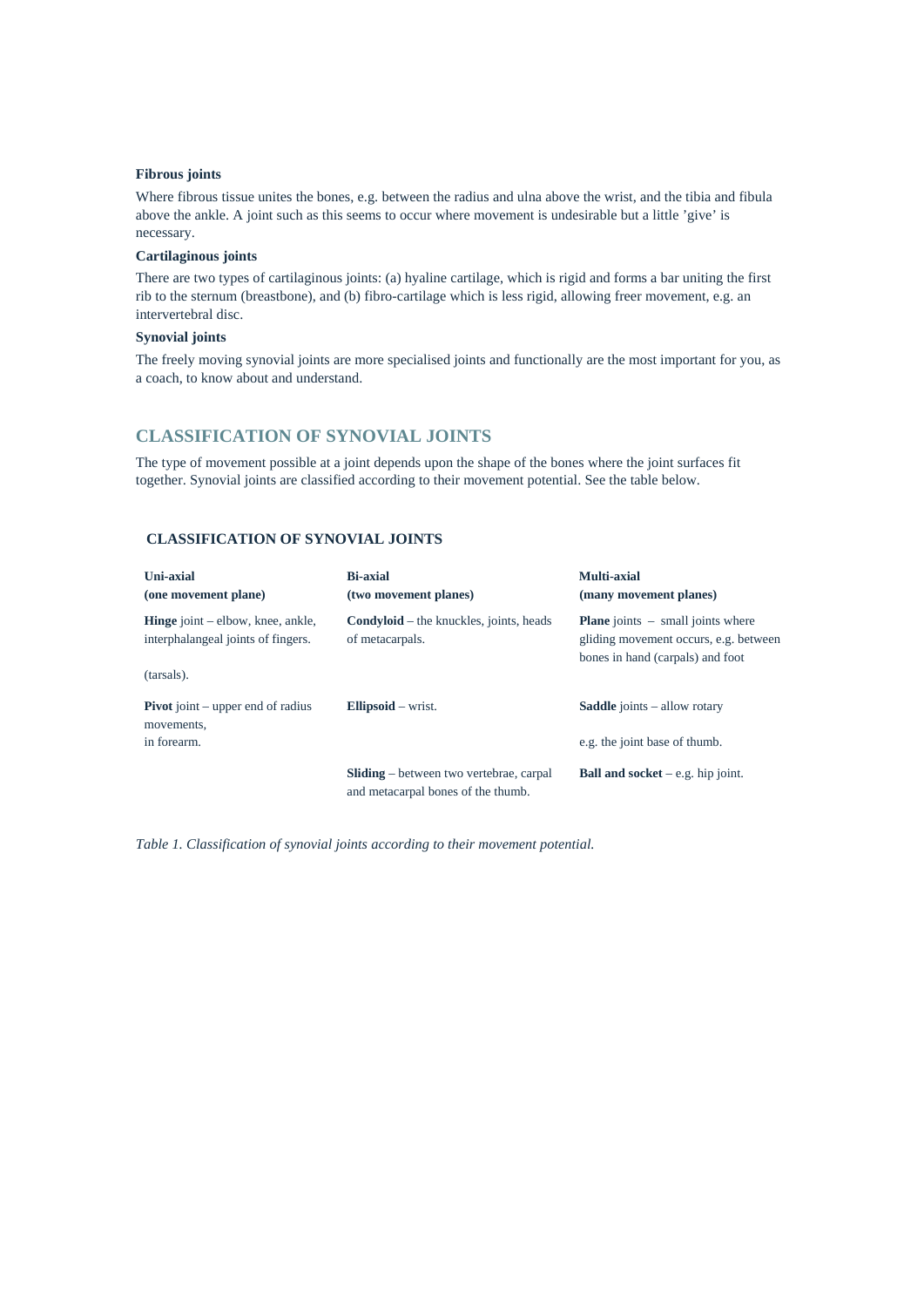

## **A SYNOVIAL JOINT IN DETAIL**

*Most sports rely on good joint mobility for optimal performance, so it is important that you have a knowledge of the basic structure of synovial joints and the factors that influence mobility.* 



*Fig.5 Scheme of a synovial joint. (For clarity, two bones are pulled apart and the capsule is inflated.)*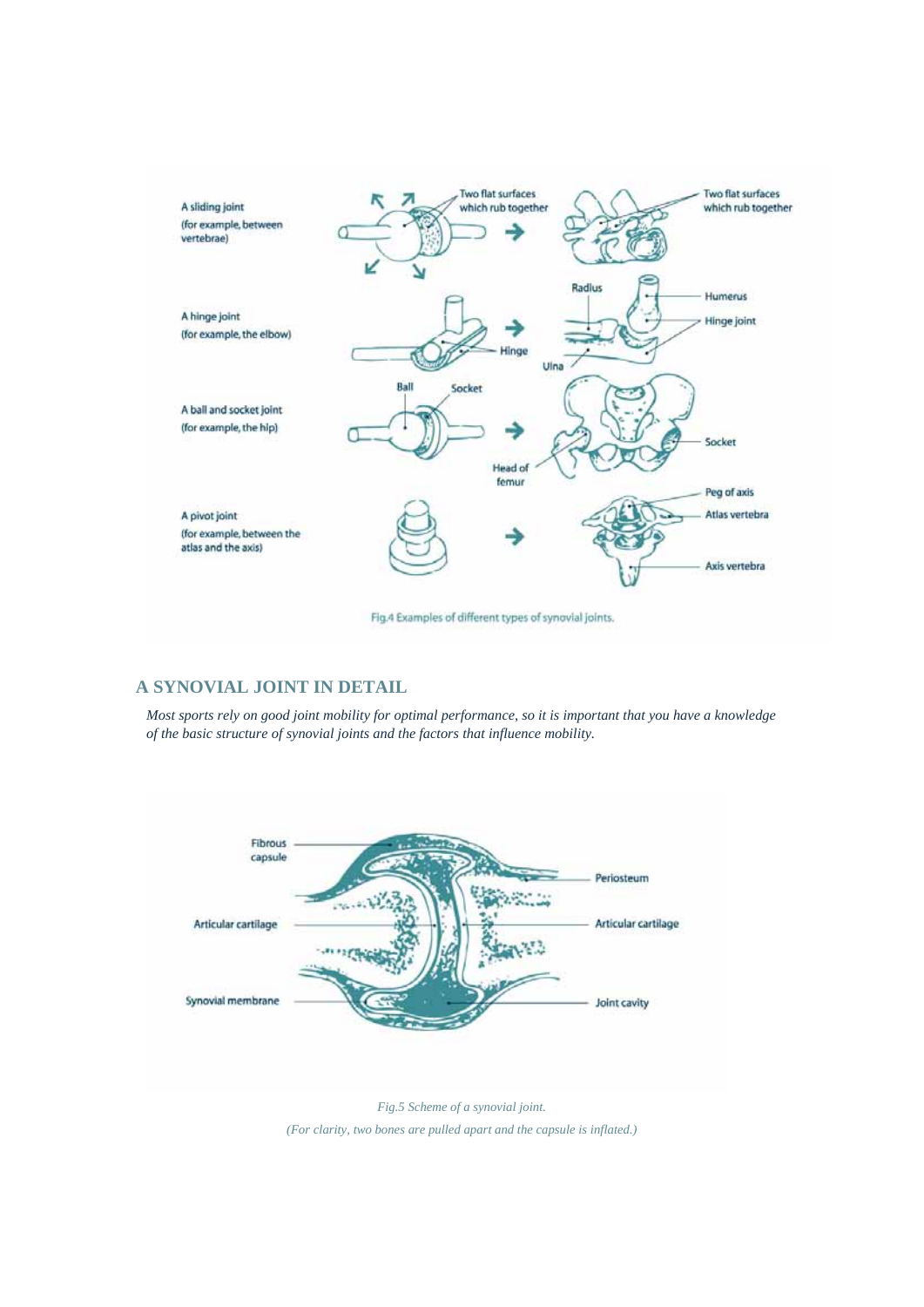## **The Joint Surfaces**

Joint surfaces are shaped to fit together, although

the exactness of the fit depends upon the type and function of the joint, e.g. the hip joint has a large deep socket in which the head of the femur fits snugly. This permits a good range of movement combined with great stability. The surfaces of the joint are covered with a layer of articular cartilage. This protects the bony tissue and is lubricated to help reduce friction between the bones

#### **The Joint Capsule**

The epiphyses of the bones on each side of a joint are held together by the joint capsule, which is composed of tough white fibrous tissue. The edges of this fibrous cuff merge with the periosteum of the bones, and the while structure is strong and stretch-resistant. The capsule adds stability to the joint, and prevents unwanted material from entering it.

#### **The Synovial Membrane**

The synovial membrane which lines the inside of the capsule has a rich supply of blood and nerve endings. It secretes synovial fluid into the joint which acts as a lubricant to the moving surfaces and also nourishes them. When a joint is damaged, the synovial membrane becomes inflamed and there is an increase of fluid within the joint cavity, causing the joint to swell.

#### **Ligaments**

Ligaments are strong fibrous bands which run between the ends of the bones forming the joint. They protect the joint by preventing or restraining excess movement in an undesired plane. The ligaments are mainly white, nonelastic fibres, which are often injured in strains and sprains occurring at joints, e.g. lateral ligament of the ankle, cruciate ligaments of the knee. Ligaments also limit the range or extent of normal movement, thereby allowing more 'give', e.g. ligaments of the spine. These ligaments are mainly yellow, elastic fibres.

Ligaments can exist either as well defined, localised thickenings of the capsule of a joint (capsular ligament), or as independent structures found outside or sometimes inside the joint space. At the knee (see Figure 6) the medial and lateral collateral ligaments are external to the joint and prevent excessive sideways movement, whereas the anterior and posterior cruciate ligaments are within the joint and prevent excessive forwards and backwards movement. With a severe twisting injury to the knee, both the cruciate and collateral ligaments may damaged, and the cartilage may also be torn.

The ligaments and joint capsule are very strong, but

if injured they may take a long time to heal because they are poorly supplied with blood vessels. Almost all sports performers have experienced ligament injuries at some time. Cases of severe ligament damage can result in permanent joint instability

#### **Menisci**

Pieces of cartilage of various shapes are sometimes found between joint surfaces. They improve stability, reduce friction on the articular cartilage, and in some instances absorb shock, e.g. the crescent-shaped wedges within the knee joint. The outer margins of these cartilages are tightly bound to the flat top of the tibia. This forms a deeper socket for the femur to enter. The menisci can glide back and forth and may be pinched or torn in a severe twisting injury on a bent knee. Anther example is in the shoulder joint, where a similar wedge-shaped cartilage surrounds the margin of the socket of the joint (the glenoid cavity), and likewise helps to deepen the socket and stabilise the joint. Cartilages increase in size slightly during warm-up work, which helps to add further stability to the joints.

#### **Bursae**

A bursa is a small flat sac made of white fibrous tissue and lined with synovial membrane. The synovial membrane secretes fluid into the free space within the bursa for lubrication. Their function is to eliminate friction where a muscle or tendon is likely to rub on another muscle, tendon, or bone during movement. The smooth lubricated inner walls of the bursae slide over each other, thus preventing wear and tear. Practically all major joints of the body have bursae associated with them.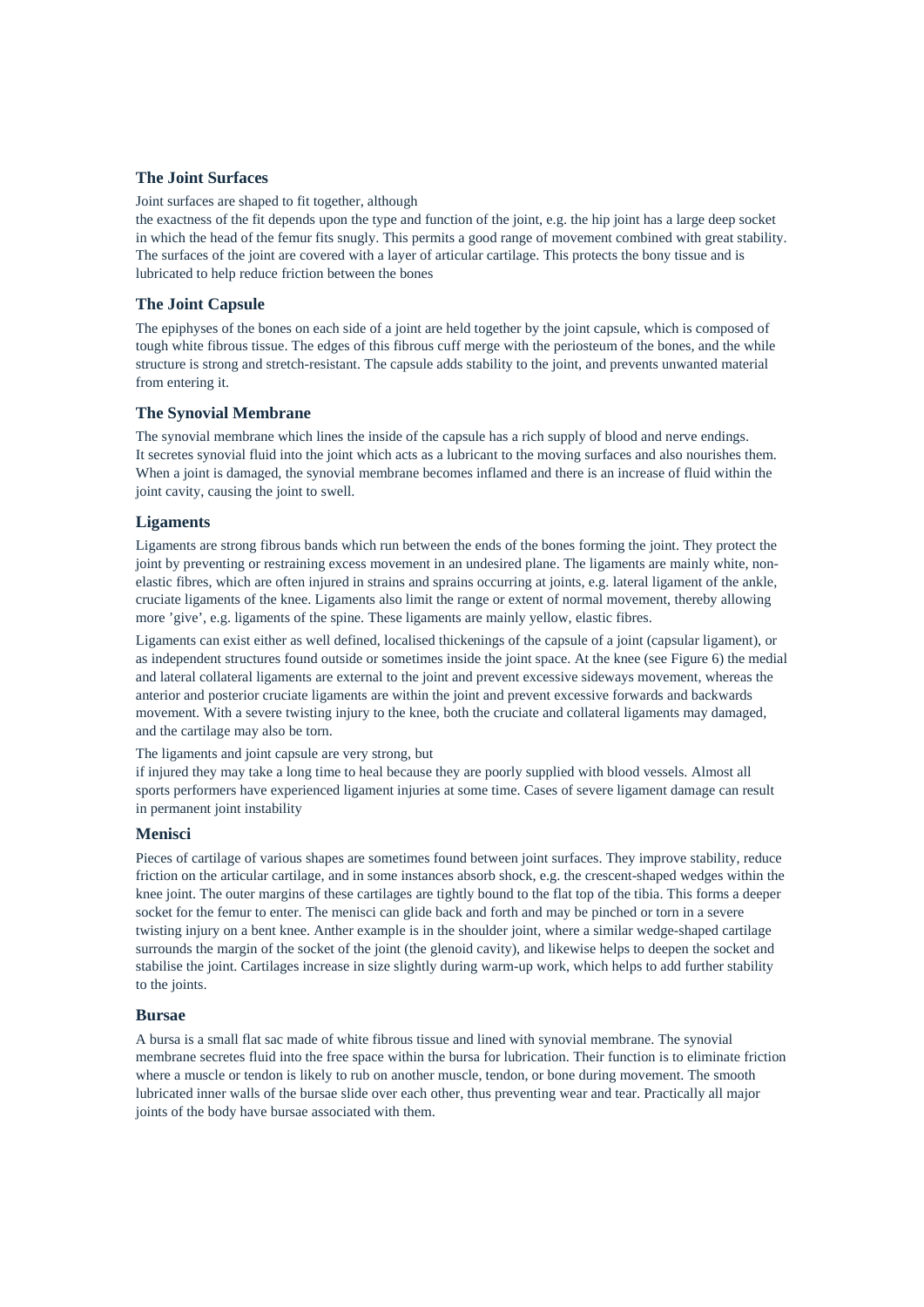## **Synovial Sheath**

Where a tendon runs in a tunnel and is liable to friction on all sides, as in the hand and foot, the bursa surrounding the tendon is known as a tubular bursa or synovial sheath. This sheath has two walls: the outer lines the tunnel, and the inner is attached to the tendon. Movements of the contained tendon occur in a frictionless gliding of the two walls. The bursae or sheaths can become inflamed under direct pressure, or through overuse, e.g. ischial bursitis (bursa between gluteals and underlying bone) in cyclists, and hand tendon synovitis due to excessive gripping on handlebars.

## **Fat Pads**

Small pads of fat are found in and around joints to accommodate spaces in the joint cavity which occur upon movement of the joint surfaces. These are firmly anchored, but they can occasionally become momentarily trapped which can lead to painful inflammation.

## **MOVEMENTS POSSIBLE AT SYNOVIAL JOINTS**

The range and type of movement vary in different joints. There are three planes in which movement occurs:

- 1. **The sagittal plane** divides the body into right and left halves. Movements occurring: *flexion* (bending, decreasing the angle between the two bones of a joint), *extension* (straightening, increasing the angle between the two bones of the joint), *dorsi flexion* (raising the toes and foot towards the tibia) and *plantar flexion* (pointing the toes), which occur at the ankle.
	- 2. **The frontal plane** divides the body into anterior (front) and posterior (rear) halves. Movements occurring: *abduction* (taking a limb away from the mid-line), *adduction* (taking a limb towards the midline), *eversion* (movement of the sole of the foot outward at the ankle) and *inversion* (movement of the sole the foot inward at the ankle), which occur at the mid-tarsal joints.
	- 3. **The horizontal plane** divides the body into superior (upper) and inferior (lower) halves. Movements occurring: *medial* (inward) and *lateral* (outward) *rotation* around a central axis, *supination* (movement of the forearm so that the radius and ulna are parallel; palms up or forwards) and *pronation* (movement of the forearm so that the radius and ulna are crossed; palms down or backwards) most often occur in this plane.



Fig.6 Ligaments of the knee joint. (Extended right knee from behind.)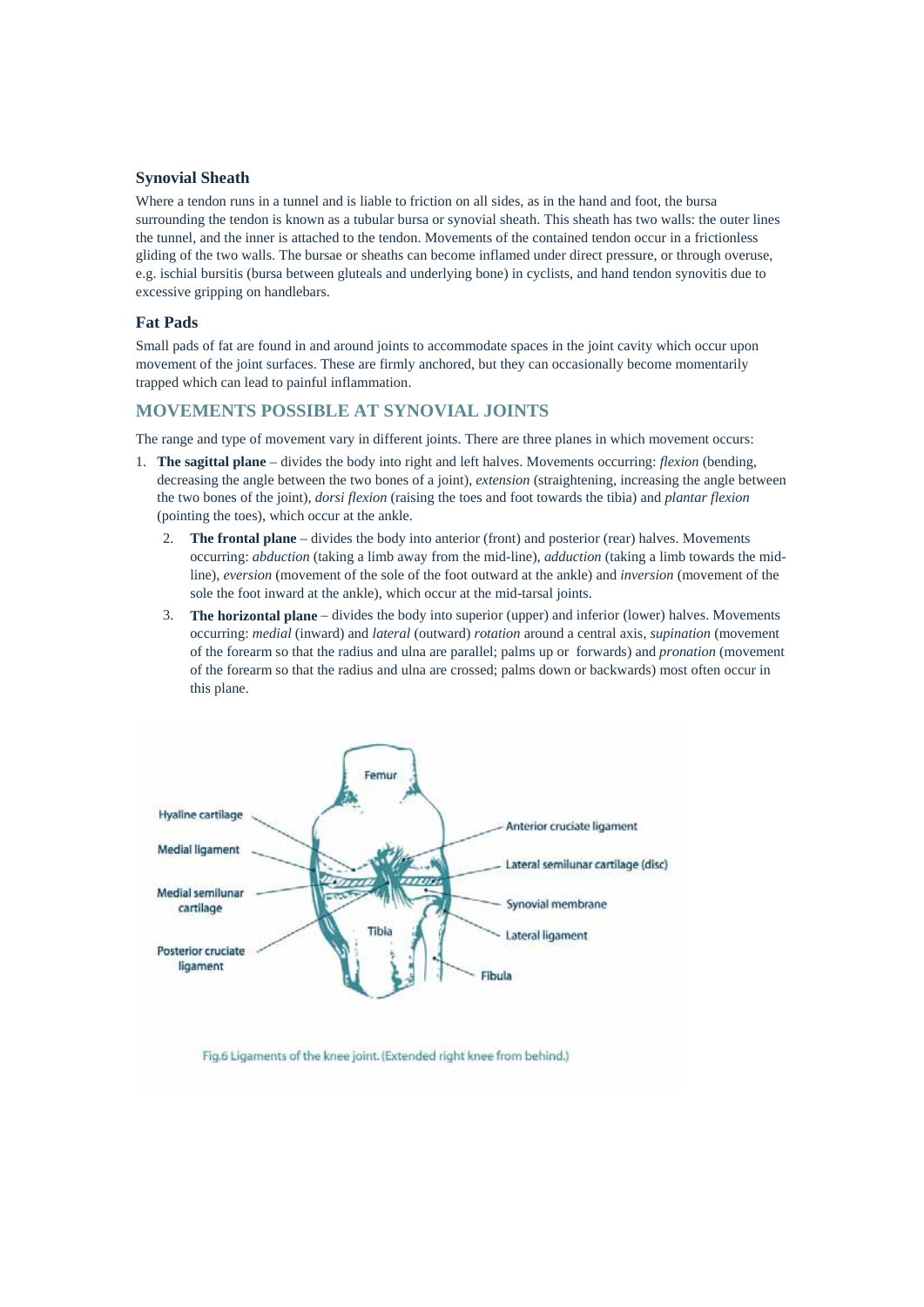

Fig.7 Planes in which movement occurs.

The movements which occur at each joint will be determined by the joint type and its planes of movement, e.g. the hip joint, which is a ball and socket joint, is multi-axial, therefore movements occurring here are flexion, extension, abduction, adduction, medial and lateral rotation.

The three planes of movement occur at right angles to one another, and can be combined to produce movements in intermediate planes, e.g. at the shoulder joint circumduction can take place, which is a combination of flexion, abduction, extension and adduction.

## *QUESTIONS & EXERCISES*

*Select basic actions from your sport and identify, using anatomical terms, the movements performed at each major joint. For example:* 

*Upward phase of a vertical jump Movements occurring at the:*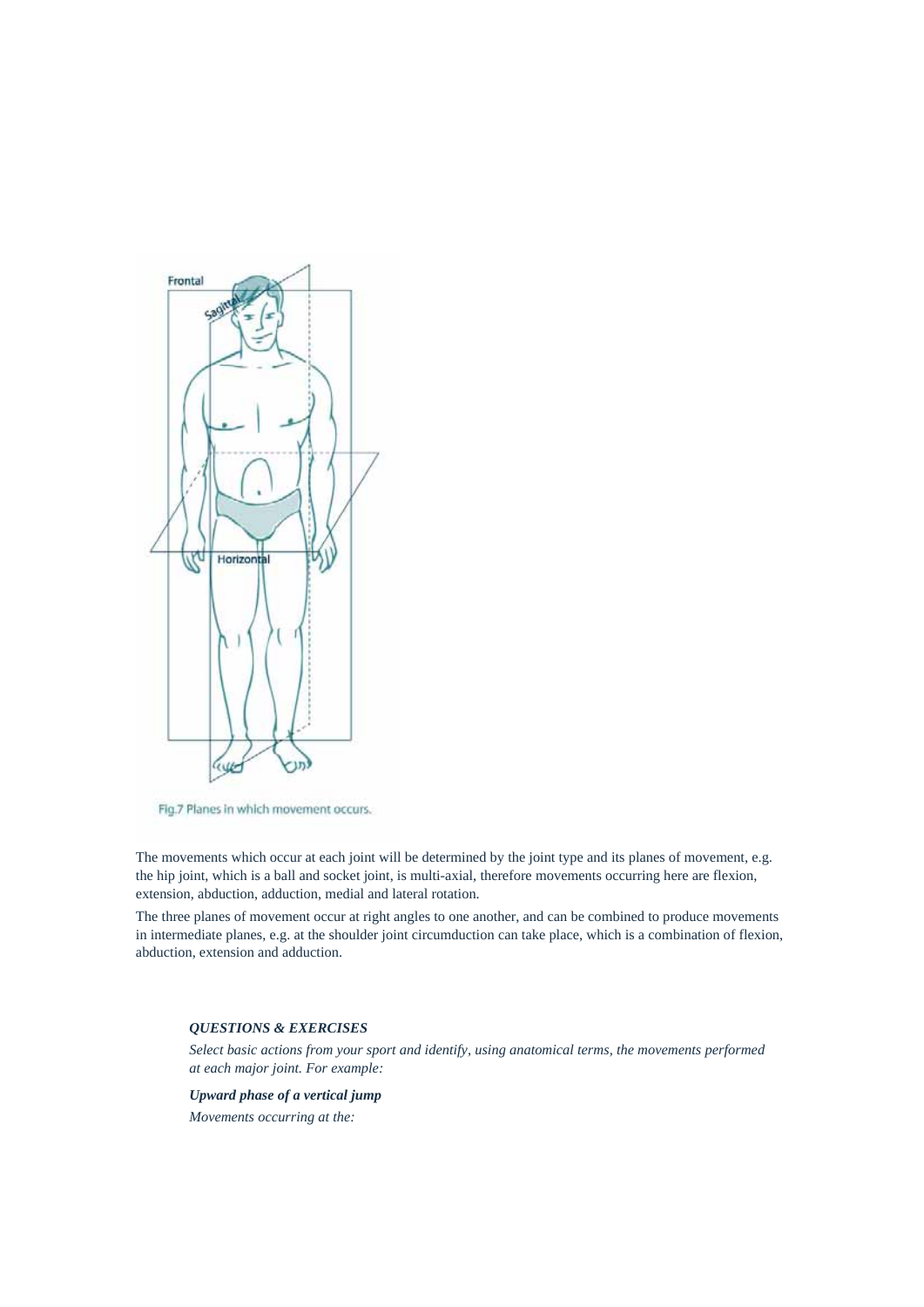*ankles knees hip trunk elbows shoulders* 

## *Netball goal shooting*

*Movements occurring at the: ankles* 

 *knees hips shoulder elbow wrist* 

*It may be useful to draw stick diagrams in completing this exercise.* 



## *EXPLAIN THE STRUCTURE AND FUNCTIONS OF THE MUSCULAR SYSTEM*

## **TYPES OF MUSCLE**

The muscular system constitutes about 45% of our total body weight. Muscles are made up of 30% protein and 70% salt solution. Without muscles all actions, including movements as simple as maintaining normal posture,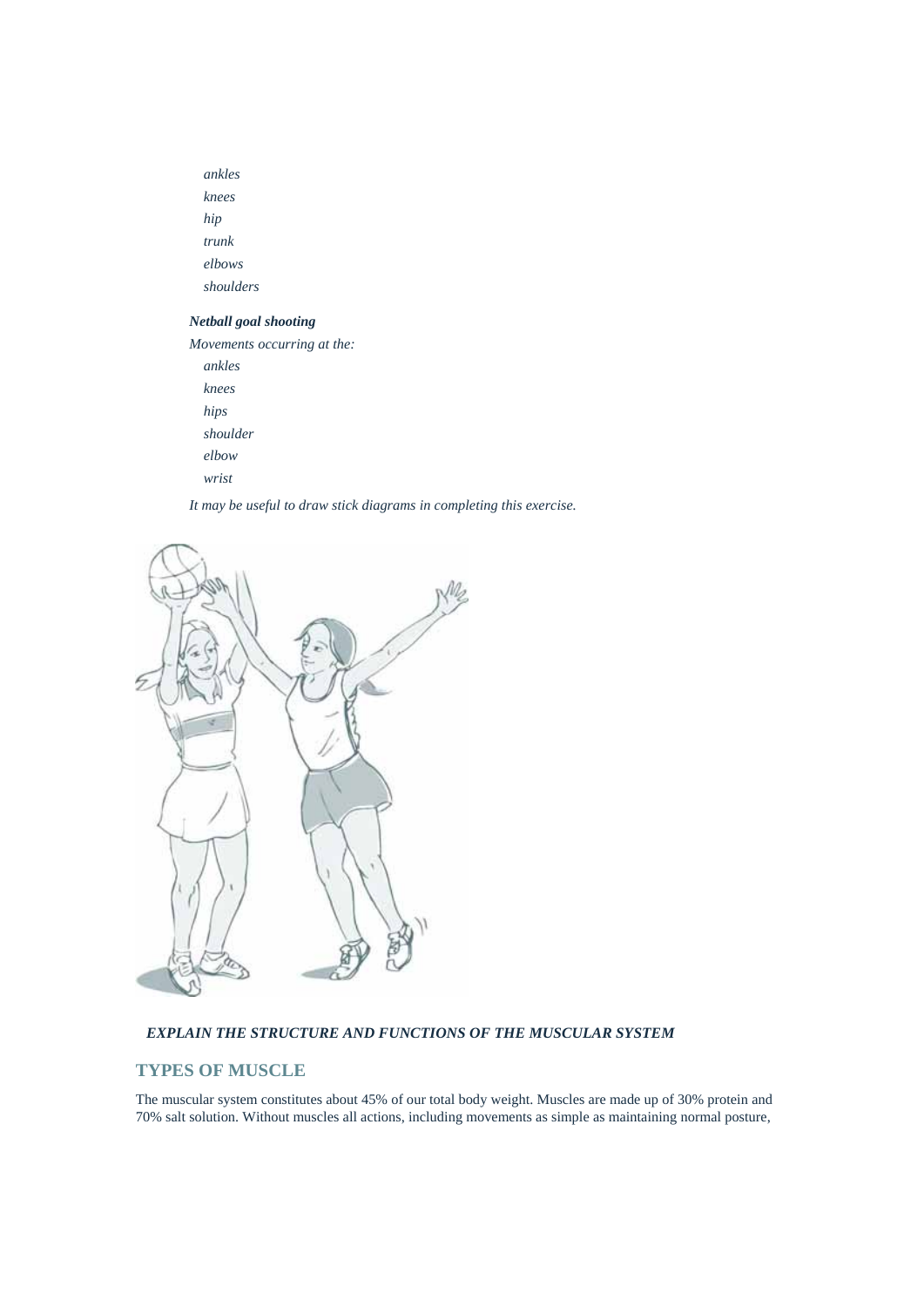breathing, and walking, would not be possible. There are three types of muscle in the body.

- 1. **Voluntary or skeletal muscle** is so called because it is under our direct control and the muscles are attached to the skeleton.
- 2. **Involuntary or smooth muscle** is found in the digestive tract, circulatory system, respiratory system, and other places where the movements required are outside our direct control.
- 3. **Cardiac muscle** is a highly specialised type of muscle which is only found in the heart.

All three types of muscle:

- are controlled by nervous impulses,
- are able to contract or shorten, becoming thicker as they do so,
- will stretch when a force is applied along their length,
- return to their original shape and size after being stretched or contracted,
- will atrophy (waste) if they have a restricted blood supply or are not used,
- will hypertrophy (enlarge) in response to an increase in workload, and
- have a good blood supply from the capillaries that penetrate their fibres.

The emphasis in this module is on those muscles which can be voluntarily contracted to effect movement of the body, rather than the involuntary smooth and cardiac muscles.

## **STRUCTURE AND FUNCTION OF SKELETAL MUSCLES**

Skeletal muscles are composed of thousands of muscle fibres. Each muscle fibre is a long thin cell about the thickness of a hair. Each fibre consists of many contractile units called myofibrils, which run the length of the fibre and have characteristic light and dark bands or striations. Bundles of muscle fibres are bound together by connective tissues which, in turn, are united within a tough outer sheath to form the muscle belly.

## **Muscle Attachments**

Muscles are attached to bones by a tendon, which is a tough cord or band composed of tightly packed fibres, or by an aponeurosis, which is a sheet-like tendon. Tendons are usually similar in shape to their muscles, i.e. a flat muscle has a flat tendon, while a rounder muscle is usually attached at a point by a cord-like tendon. Muscles generally cross a single joint, running between two bones, e.g. the deltoid muscle at the shoulder joint, They may also cross two or more joints, with attachments on more than two bones, thereby acting on all of the joints involved, e.g. quadriceps crosses and acts on both the hip and the knee joints.

#### **Muscle Contractions**

When a muscle contracts and shortens, it pulls on both of the bones to which it is attached, moving one or both of the bones towards the other. In most movements however, one bone is stabilised, either by other muscles or external restraints, and is therefore relatively stationary. The site on the more stationary bone to which the muscle attaches is called the muscle's origin (nearer to the centre of the body), while the attachment to the more moveable bone is called the insertion (more peripherally situated).

The origin (stationary or fixed end) generally has a larger area of attachment, or more points of attachment, than does the insertion (moving end). The description of the origin and insertion is dependent on the specific direction of the movement and may be interchanged.

As a coach, you do not require a precise knowledge of a muscle's origin and insertion to understand muscle action. It is sufficient to have a general know-ledge of the position of a muscle and the direction in which it pulls, in order to understand its actions.

## **Fast and Slow Twitch Muscle Fibres**

Different types of skeletal muscle exist in humans, and each type has different functions. Red fibres appear to be adapted to suit slow aerobic activity, and are capable of a sustained work output. They are referred to as 'slow twitch' fibres. The paler, white fibres seem to depend upon stored energy sources within the muscle fibres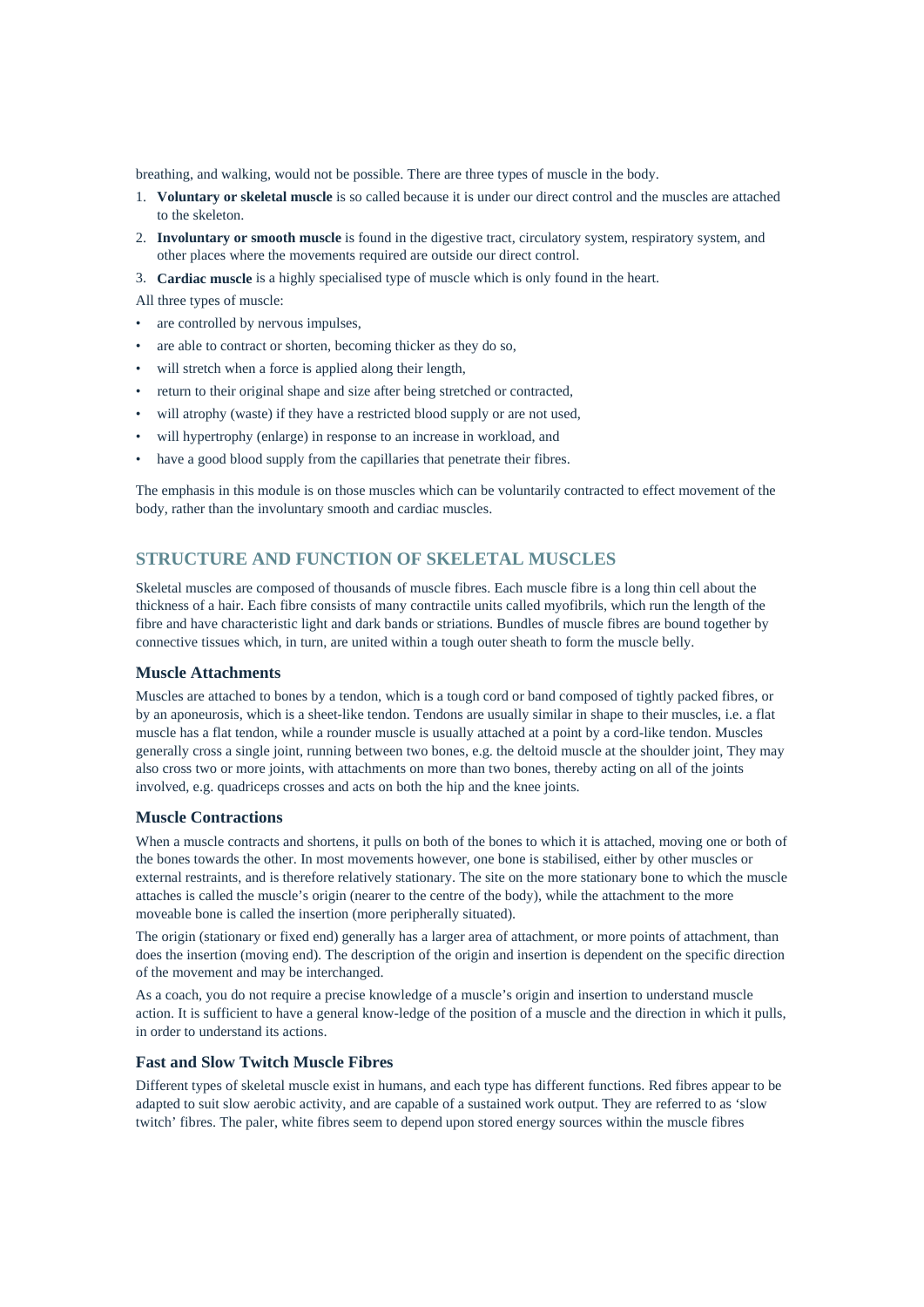themselves. They allow short bursts of high energy activity, but fatigue quickly when the energy store is depleted. These fibres are known as 'fast twitch' fibres.

Between the two extremes of fast and slow twitch fibres exist intermediate fibres which can function both aerobically and anaerobically. Human muscles consist of mixtures of all of these fibres, but not in the same proportions in all individuals. Athletes who participate in activities with high anaerobic demands, such as sprinters, jumpers, and gymnasts, tend to have a high percentage of fast twitch fibres, while athletes who compete in endurance events, e.g. road cyclists, marathon runners and swimmers, and triathletes, have a similarly high percentage of slow twitch fibres. Typically, in training, most of the initial effort comes from the slow twitch fibres. As the workload is increased, the intermediate fibres come into effect. If the load or intensity is increased still further, the fast twitch fibres are made to work.



## *QUESTIONS & EXERCISES*

*Locate on yourself some of the principal muscles in the body:* 

- *biceps,*
- *triceps,*
- *trapezius,*
- *deltoid,*
- *latissimus dorsi,*
- *pectorals,*
- *gluteals,*
- *quadriceps,*
- *hamstrings,*
- *gastrocnemius, and*
- *tibialis anterior.*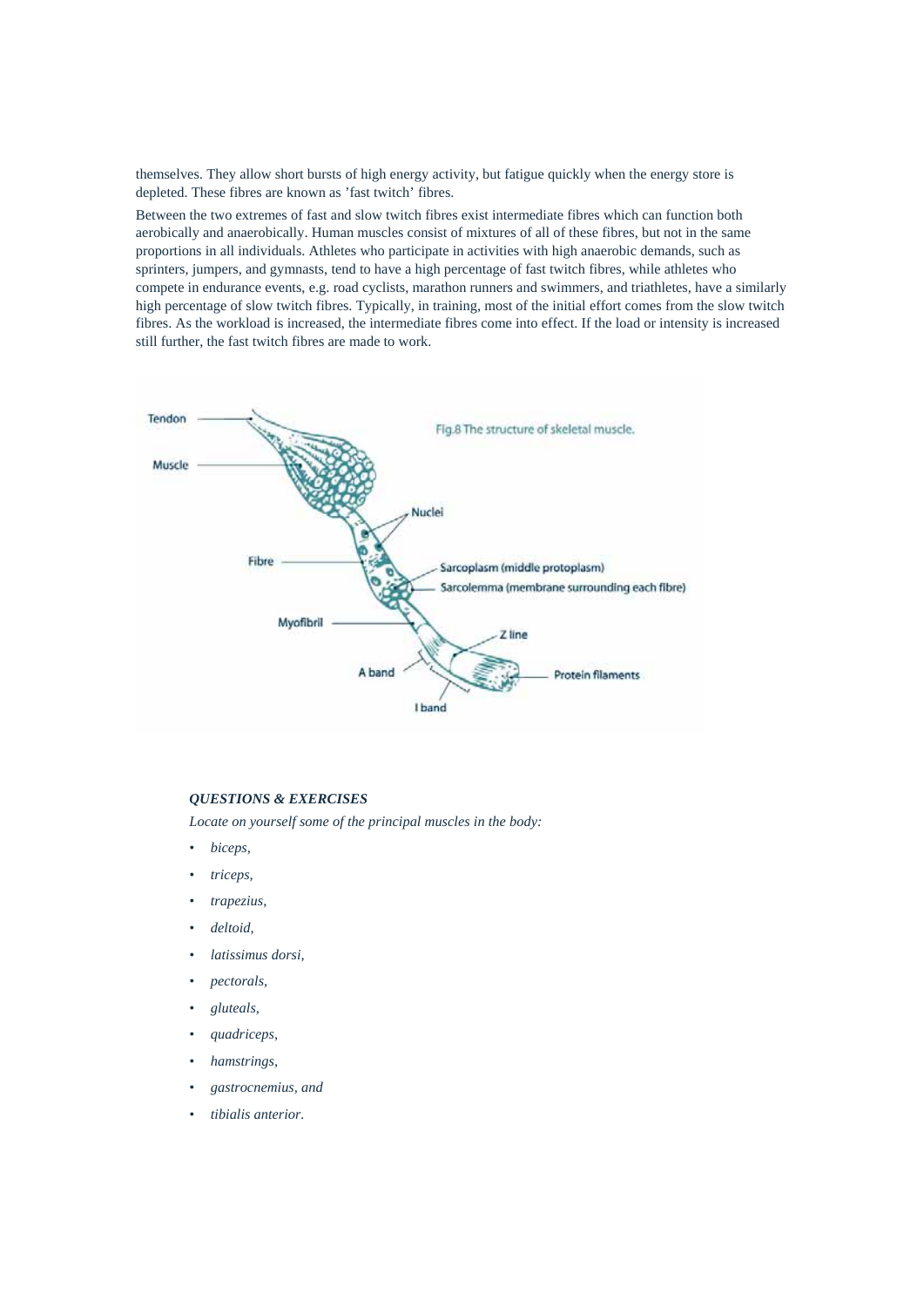*This will involve contracting the muscles by resisting their primary movement, and by touching the area to identify the site of the muscle.* 

*Use the diagrams at the end of this module to help locate the muscles.* 

## *EXPLAIN MUSCLE ACTION IN THE HUMAN BODY*

## **ACTIONS OF MUSCLES ON JOINTS**

Muscles produce movement by pulling in different directions on the bones to which they are attached. The movement produced depends upon the type of joint. Muscles may work singly, or in groups, to produce movement at a joint. A muscle shortens on contraction, pulling the origin and insertion closer together. This pulls the bones attached to the muscle in the direction of the shortening, producing movement in a specific direction. This movement is called the muscle action, e.g. elbow flexion: the biceps, with its origin on the scapular and insertion

on the radius, flexes the elbow when it contracts.

Whenever a muscle, or group of muscles, produces a movement in one direction at a joint, a corresponding muscle or group of muscles produces movement in the opposite direction at that joint. e.g. triceps contracts to extend the elbow.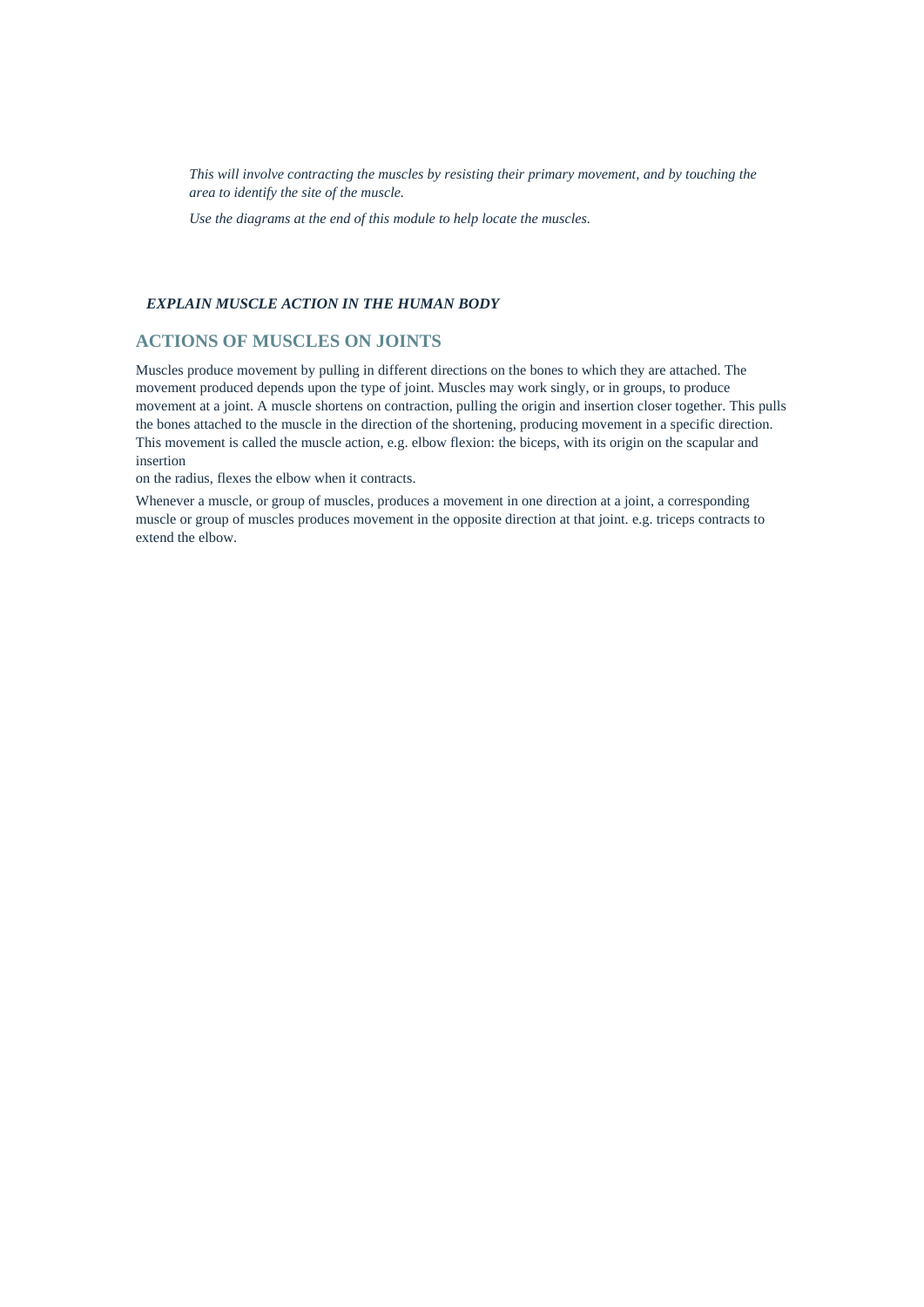

## **GROUP MUSCLE ACTION**

When a muscle contracts to produce the desired movement, it is the called the prime mover or agonist. When a muscle contracts to oppose a prime mover, it regulates the speed and power of the prime mover and is known as the antagonist, e.g. the flexors have opposing (antagonistic) extensor groups, abductors are opposed by adductors.

A high degree of coordination must exist between opposing groups to allow the human body to move efficiently. For example, if you wish to bend your elbow rapidly, the triceps (antagonist) must relax so that the biceps (agonist) can flex without being impeded. However, if you make a slow, controlled movement, both the groups have a degree of contraction to give the required control. This coordination is controlled by the cerebellum in the brain.

Some muscles are small, or they may have a poor angle of pull. Contraction of these muscles, the assistant movers, assists the agonist to produce movement at a joint, e.g. brachialis and brachio radialis assist biceps in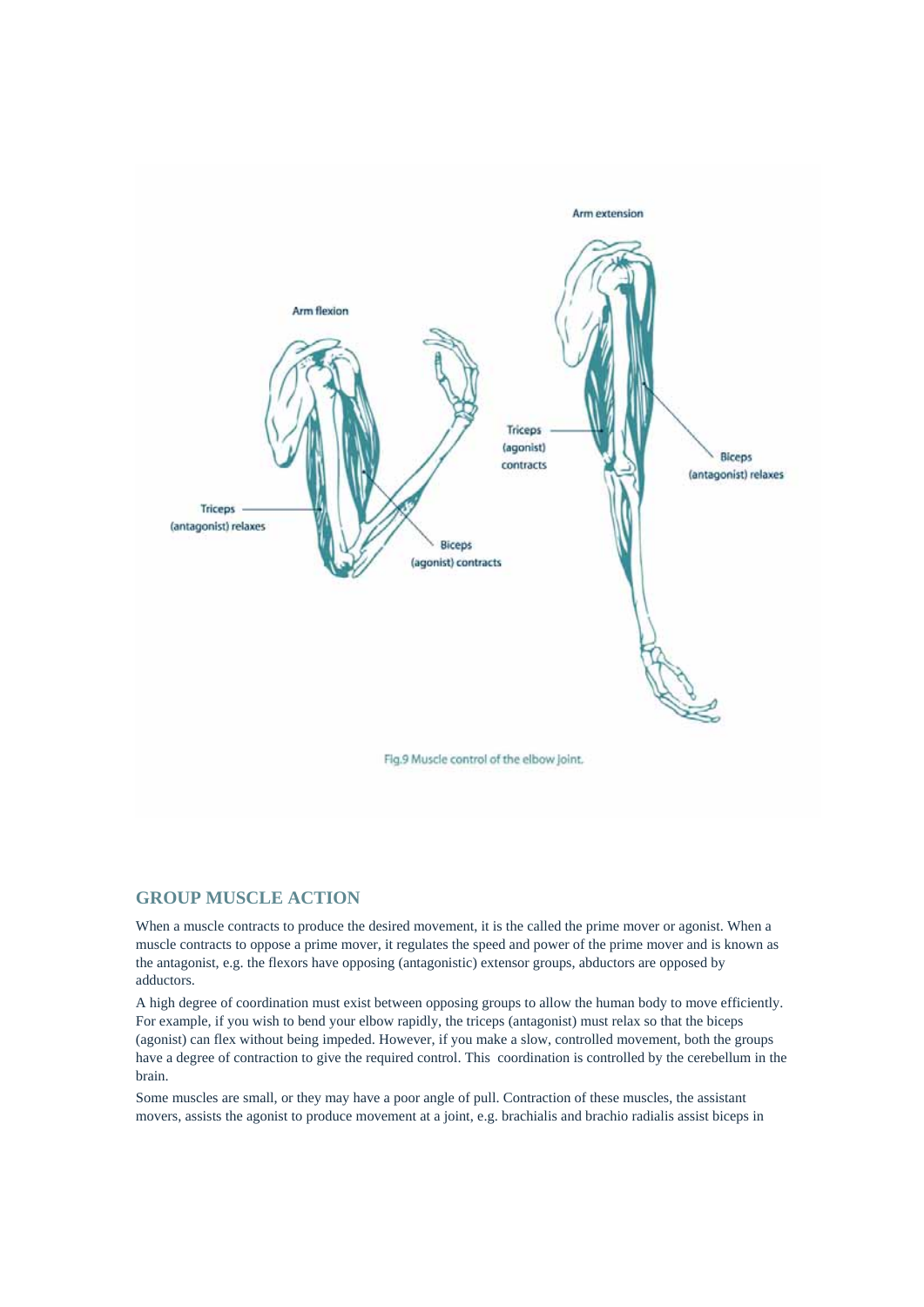elbow flexion.

The performance of even the simplest movement demands the coordination of a number of muscles. A great many muscles, which have nothing to do with the actual movement, come into play to 'fix' the position of the body. These are known as stabiliser muscles. Stabiliser muscles contract to allow other muscles to work effectively. They stabilise a joint at one end so that movement occurs at one attachment only, allowing the joint to move through its whole range of movement. Undesired movements may be produced by the agonist. Neutraliser muscles contract to eliminate or restrict this movement.

In most group movements, stabilisers and neutralisers play a part, e.g. if the elbow is to be flexed, it is necessary for the shoulder muscles to contract to steady the elbow region for an efficient contraction and pronator muscles contract to prevent biceps twisting the forearm (supination) as it contracts.

## **TYPES OF MUSCLE ACTION**

All muscles act by contracting to exert a force which produces a movement. However, there are different ways that this may occur.

**In a concentric contraction**, the muscle actively shortens and thickens, pulling the two muscle attachments together and decreasing the angle between the two bones in the joint, e.g. biceps contracting to produce elbow flexion in a biceps curl.

**An eccentric contraction** works in reverse. The muscle lengthens as it develops tension and the origin and insertion are moved apart, keeping the load under control, e.g. biceps contracts to control elbow extension in the biceps curl.

**In an isometric contraction** or static contraction, the muscle develops tension, but there is no resulting movement because an opposing force acts to prevent it, e.g. attempting to shift an immoveable object.

**An isokinetic contraction** involves making a muscle work at maximum tension throughout its range of movement. However, it has been found that when a muscle contracts to produce a movement, the tension developed varies as the joint moves through its full range of movement. Isokinetic contractions do not occur naturally. They require specialised weight training equipment which provides varying resistance.

## **FORCE AND LEVERS**

The body is made up of a system of levers which are utilised to perform an infinite range of movements. A simple lever consists of three components: a pivot point or fulcrum (the joint at which movement is occurring), a weight to be moved (resistance), and a source of energy, effort or force (the contracting muscle).

The majority of levers in the body are third class levers. The force represents the point at which a muscle acts on the bone and the joint, causing the bone to move, e.g. in flexion of the elbow, the weight to be moved is the hand, the elbow joint is the fulcrum, and the force is represented by the contraction of biceps as it flexes the elbow.



Fig.10 Third class lever.

The most common function of levers is to allow us to increase the speed at which a body moves, e.g. when using a golf club. Longer levers generate more speed. The body's natural levers are extended by using implements such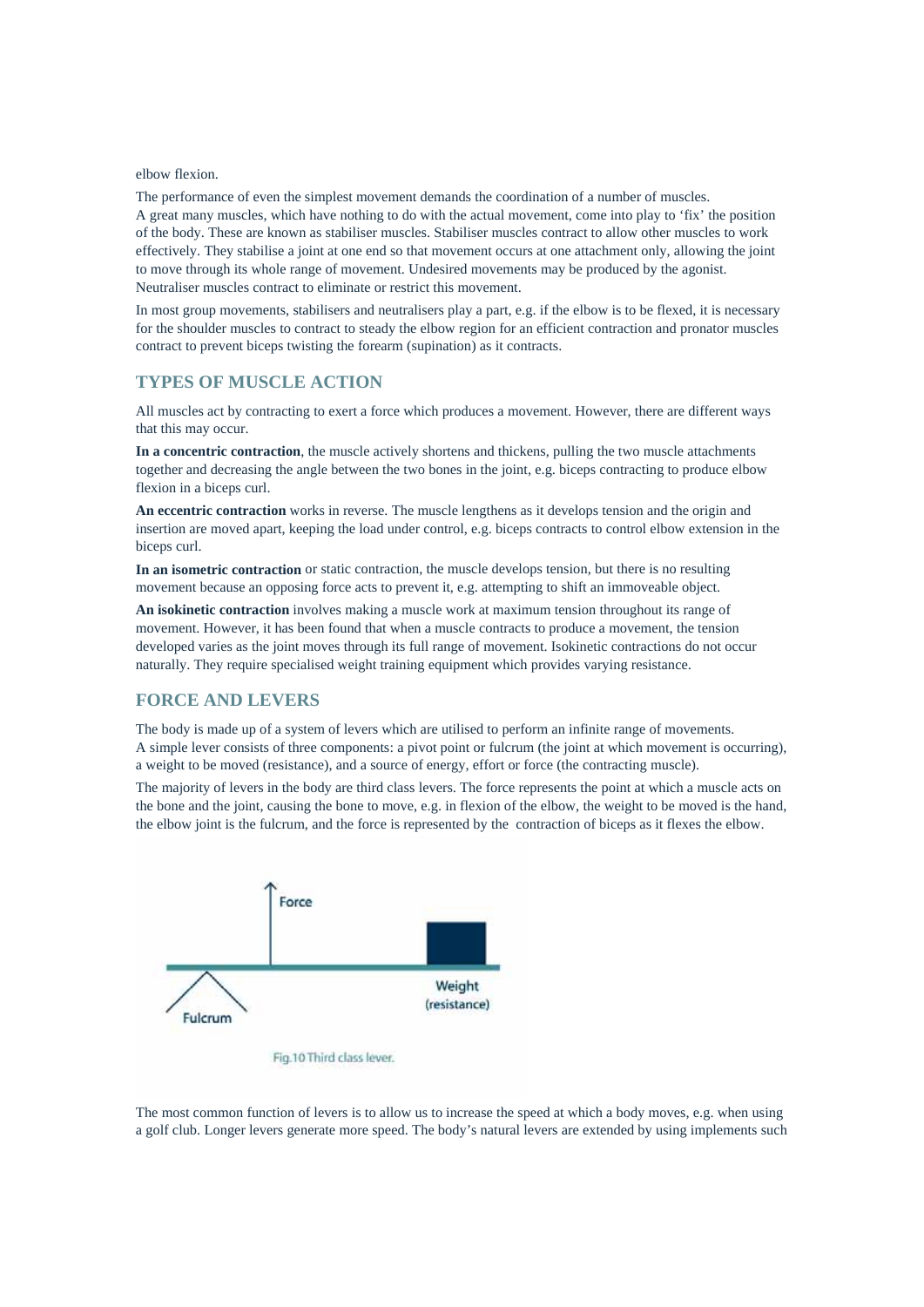as oars, ski poles, and tennis racquets, which enable the users to generate more speed than their hands alone would.

Understanding the actions of levers in the body is important in developing correct technique and has implications for equipment choices and uses, e.g. keeping the elbow straight when serving in tennis, but bent and in close to the side when volleying at the net; selecting a suitable club in golf for a specific shot; and choosing a tennis racquet to suit an individual athlete's ability and strength.

#### *QUESTIONS & EXERCISES*

*Perform exercises involving concentric and eccentric contractions that use the same muscle group, e.g. perform biceps curl; muscles involved – biceps and triceps.* 

*Describe* 

- *any difference in tension developed in the contracting muscles during the two types of contraction, and*
- any difference in the effect on your breathing rate and heart rate.

## *APPLY YOUR KNOWLEDGE OF THE SKELETAL AND MUSCULAR SYSTEMS TO ANALYSE MUSCLE ACTION*

## **RANGE OF MOVEMENT AT A JOINT**

The range of movement at a joint can be classified into three areas. Knowledge of these areas is of interest when planning rehabilitation following a muscle injury.

- 1. **Inner range** the first third of total joint movement where the muscle is moving into full contraction.
- 2. **Outer range** the final third of movement where the muscle is moving from its fully extended state.
- 3. **Middle range** the third of movement that separates the inner and outer ranges.

## **FACTORS AFFECTING JOINT MOBILITY**

The various movements and the range of movement that occur at any joint are dependent on the shape of the articulating surfaces, the presence of restraining ligaments, and the muscles acting on the joint.

In some joints, the shape of the articulating surfaces and how well they fit together determine the extent and type of movement at those joints. For example, at the elbow, the hook-like shape of the upper end of the humerus, on full extension, fits into a hollow on the corresponding surface of the humerus, greatly restricting movement to one plane only. At the shoulder joint, only a small part of the ball of the humerus fits into the flat and small socket of the shoulder girdle, allowing a wide range of movement. In most joints, it is the non-elastic joint capsule and ligaments which stabilise the joint and eliminate excessive movement which may cause damage.

Other soft tissue, such as excessive fat and muscular bulk, can limit joint flexibility. Therefore it is important that coaches include flexibility exercises in their athletes' strength training programmes. Muscles acting on a joint can also influence joint mobility. When a muscle contracts to produce movement at a joint, an opposing group acts to control this movement. If movement is made suddenly at the extreme range of the joint, the opposing group will contract to protect the joint from being damaged. This is known as a stretch reflex.

Other factors that influence joint mobility are temperature, age, and gender. Joints are more mobile when they are warm, which is one reason why warm-ups are so important prior to vigorous physical activity. Joint mobility generally decreases with age, as we tend to become less active as we grow older.

Regular physical activity which includes flexibility exercises, will help prevent or slow this process. Women tend to have greater joint mobility than men, especially after puberty, although the reason for this has not been clearly established.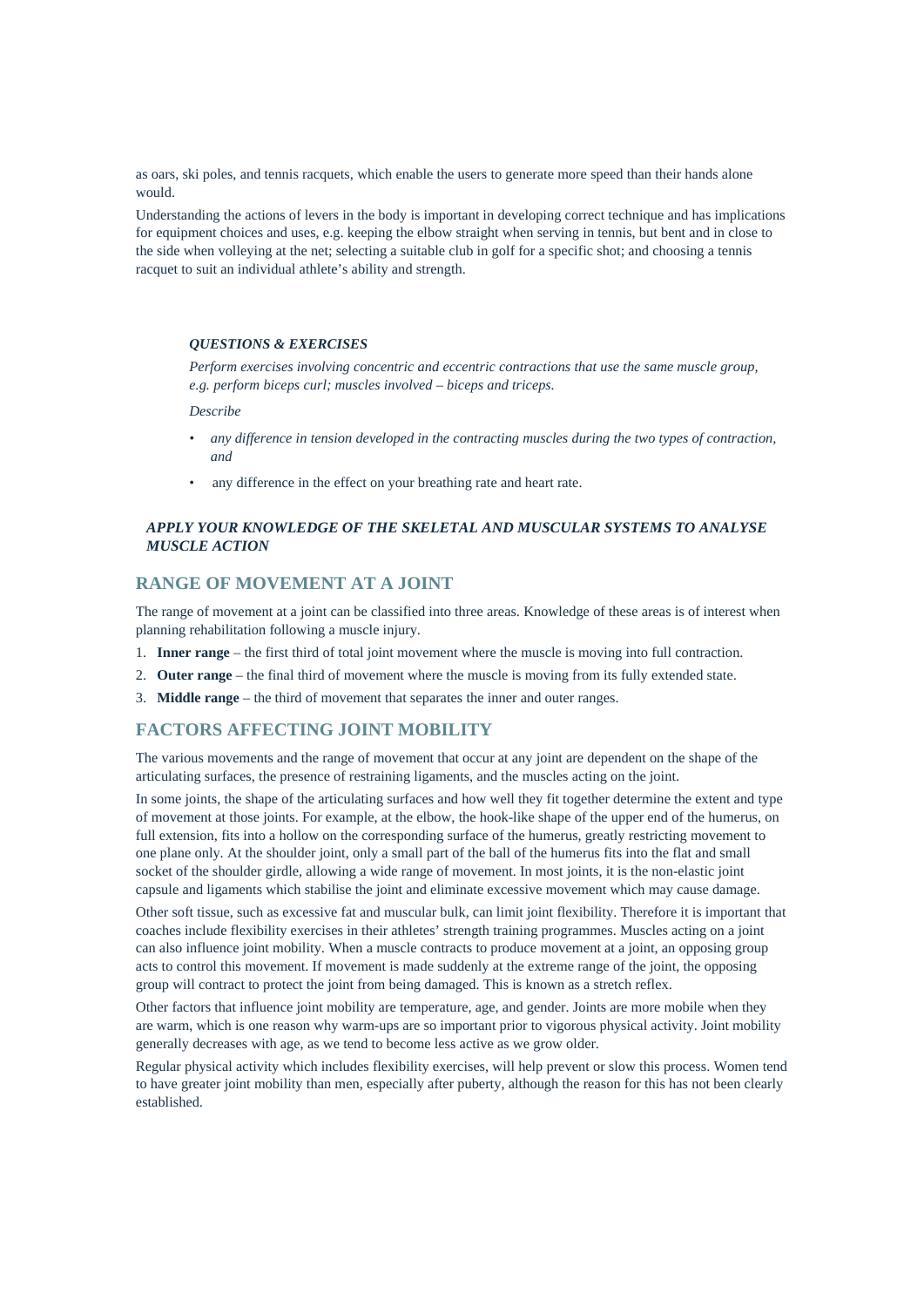

## **MOVEMENTS AT MAJOR JOINTS**

Each joint has its own characteristic range and type of movement. It is important that you have a knowledge of these movements, and are able to relate them to the actions that muscles can produce.

#### **Shoulder joint**

A multi-axial ball and socket joint, allowing extreme mobility at the expense of stability. Dislocation of this joint is a common accident.

*Movements possible* – the large range of movement possible is really a combination of shoulder joint and girdle movement; flexion, extension, horizontal flexion and extension, abduction, adduction, medial and lateral rotation. A combination of movements allows shoulder elevation and circumduction.

#### **Elbow joint**

A hinge joint between the lower end of the humerus and upper ends of the ulna and radius.

*Movements possible* – flexion and extension occur at the humero-ulna joints. Pronation and supination occur at the superior and inferior radio-ulnar joints.

## **Wrist joint**

An ellipsoidal joint.

*Movements possible* – flexion and extension.

The wrist can also move slightly from side to side - abducted (radial deviation) and adducted (ulnar deviation).

#### **Hip joint**

A secure ball and socket joint, with a strong fibrous capsule which is reinforced by three ligaments. The hip joint, like the shoulder, enjoys a wide range of mobility, but the movements are more restricted.

*Movements possible* – flexion, extension, abduction, adduction, medial and lateral rotation, and circumduction.

#### **Knee joint**

The largest and most complex joint in the body. Although not always classified as such, the knee is essentially a hinge joint.

*Movements possible* – flexion and extension.

## **Ankle joint**

A true hinge joint. The strong ligaments stabilising this joint are frequently injured in a twisting injury of the ankle.

*Movements possible* – dorsi flexion and plantar flexion.

#### **Spinal movements**

Movement between two adjacent vertebrae is limited, but the vertebral column as a whole allows quite considerable movement.

*Movements possible* - the overall movements are flexion, extension, rotation, and circumduction, but not all parts of the vertebral column show these movements to the same extent. Flexion and extension occur mostly in the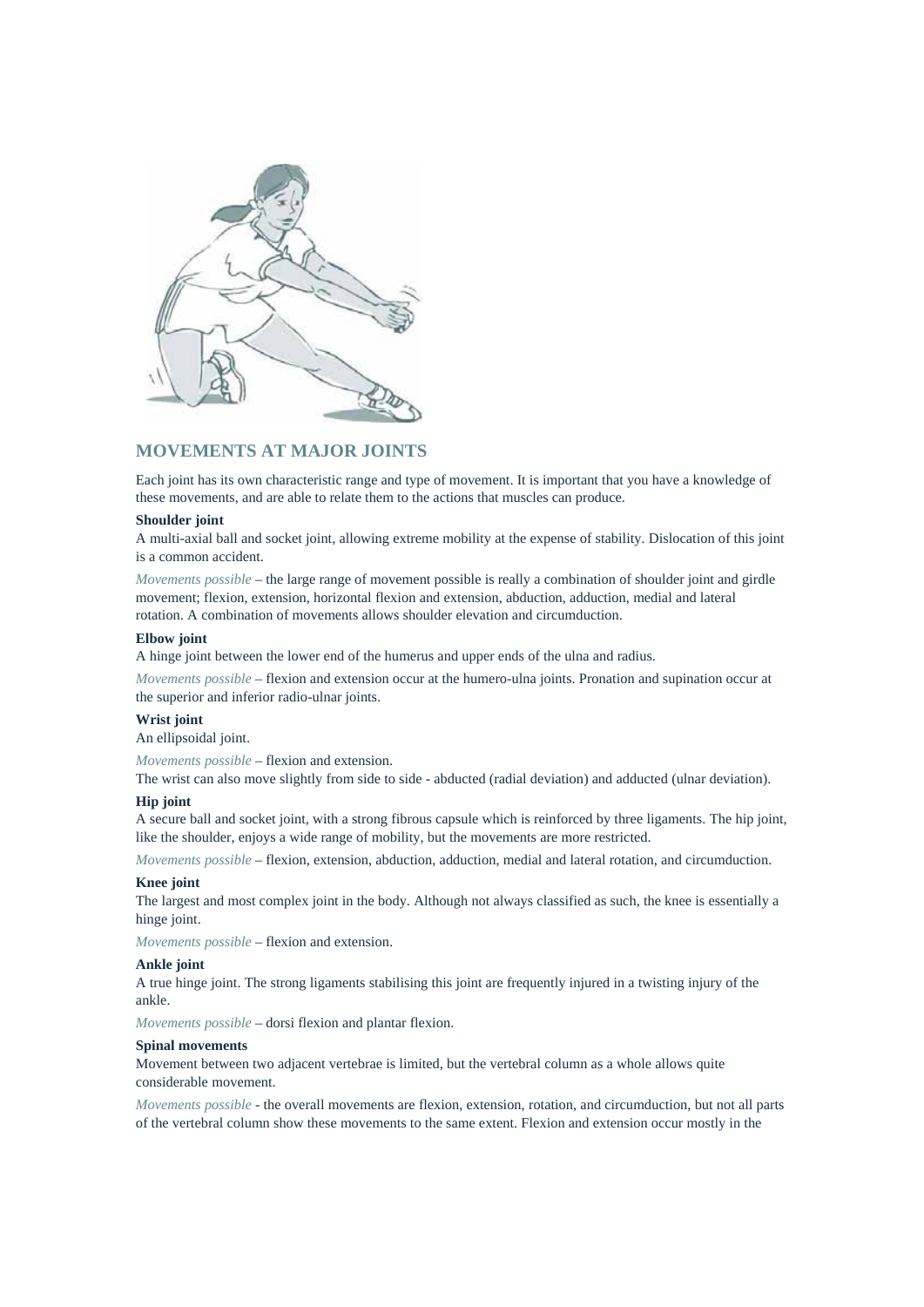cervical spine and there is some in the lumbar region, but it is very limited in the thorax. Lateral flexion is most marked in the cervical and lumbar regions, but occurs throughout the vertebral column. Rotation is very good in the cervical and upper thoracic regions, but is very limited in the lumbar region.

## **MUSCLES ACTING ON MAJOR JOINTS**

## **Muscles Acting on the Shoulder Girdle**

| Elevation   | <b>Upper Fibres of Trapezius</b> |
|-------------|----------------------------------|
|             | Levator Scapulae                 |
|             | Serratus Anterior                |
| Depression  | Pectoralis Major/Minor           |
|             | Latissimus Dorsi                 |
| Protraction | Serratus Anterior                |
|             | Levator Scapulae                 |
|             | Pectoralis Major/Minor           |
| Retraction  | Middle Trapezius                 |
|             | Rhomboids                        |
|             | Latissimus Dorsi                 |

## **Muscles Acting on the Shoulder Joint**

| Flexion                | Pectoralis Major (clavicular head) |
|------------------------|------------------------------------|
|                        | Deltoid (anterior fibres)          |
|                        | Coracobrachialis                   |
|                        | <b>Biceps</b>                      |
| Extension              | Latissimus Dorsi                   |
|                        | Teres Major                        |
|                        | Pectoralis Major (sternal head)    |
|                        | Deltoid (posterior fibres)         |
|                        | Triceps (long head)                |
| Abduction              | Deltoid                            |
|                        | Supraspinatus                      |
| Adduction              | Pectoralis Major (both heads)      |
|                        | Latissimus Dorsi                   |
|                        | Teres Major                        |
|                        | Coracobrachialis                   |
|                        | Triceps (long head)                |
| <b>Medial Rotation</b> | Pectoralis Major (both heads)      |
|                        | Latissimus Dorsi                   |
|                        | Teres Major                        |
|                        | Subscapularis                      |
|                        | Deltoid (anterior fibres)          |
| Lateral Rotation       | Infraspinatus                      |
|                        | <b>Teres Major</b>                 |
|                        | Deltoid (Posterior fibres)         |

## **Muscles Acting on the Elbow**

| Flexion | <b>Brachialis</b> |
|---------|-------------------|
|         | <b>Biceps</b>     |
|         | Brachio Radialis  |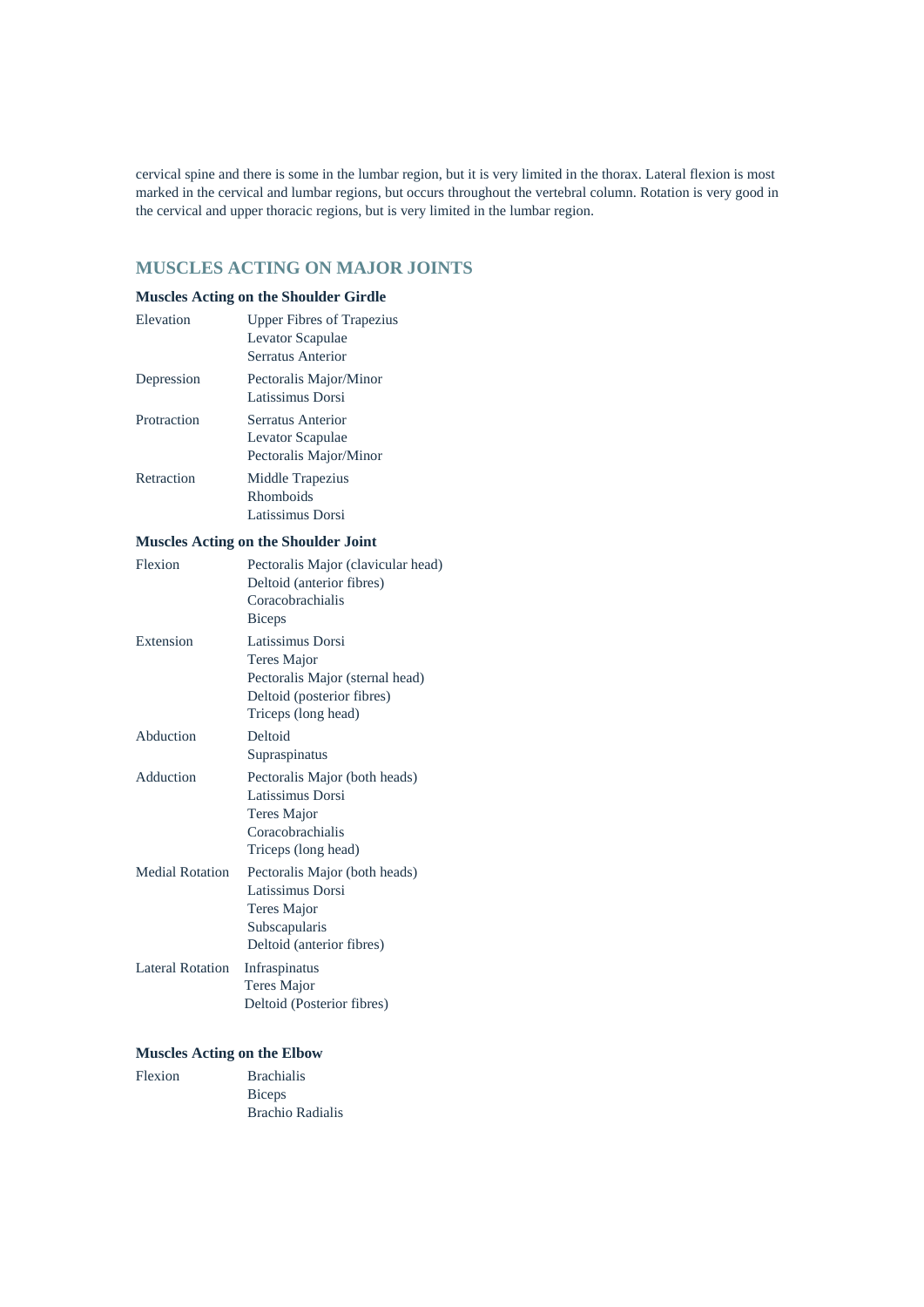| Extension                              | Triceps                                                                                                        |                   |
|----------------------------------------|----------------------------------------------------------------------------------------------------------------|-------------------|
|                                        | <b>Muscles of Pronation and Supination of Forearm</b>                                                          |                   |
| Pronation                              | Pronator Quadratus<br><b>Pronator Teres</b>                                                                    |                   |
| Supination                             | Supinator<br><b>Biceps</b>                                                                                     |                   |
| <b>Muscles Acting on the Hip Joint</b> |                                                                                                                |                   |
| Flexion                                | <b>Iliopsoas</b><br><b>Sartorius</b><br>Pectineus<br>Rectus Femoris (quadriceps)                               |                   |
| Extension                              | <b>Gluteus Maximus</b><br>Semitendinosis<br>Semimembranosus<br><b>Biceps Femoris</b><br><b>Adductor Magnus</b> | <b>Hamstrings</b> |
| Abduction                              | <b>Gluteus Medius</b><br><b>Gluteus Minimus</b><br>Tensor Fascia Lata                                          |                   |
| Adduction                              | <b>Adductor Magnus</b><br><b>Adductor Longus</b><br><b>Adductor Brevis</b>                                     |                   |
| <b>Medial Rotation</b>                 | <b>Gluteus Medius</b><br><b>Gluteus Minimus</b><br>Tensor Fascia Lata<br><b>Adductor Magnus</b>                |                   |
| <b>Lateral Rotation</b>                | Piriformis<br><b>Obturator Internus/Externus</b><br>Quadrator Femoris<br><b>Gluteus Maximus</b>                |                   |

## **Muscles Acting on the Knee Joint**

| Flexion                | Semimembranosis              |                   |
|------------------------|------------------------------|-------------------|
|                        | Semitendinosis               | <b>Hamstrings</b> |
|                        | Biceps Femoris               |                   |
|                        | Gastrocnemius                |                   |
|                        | Sartorius                    |                   |
|                        | <b>Gracilis</b>              |                   |
| Extension              | Rectus Femoris               |                   |
|                        | Vastus Lateralis             |                   |
|                        | Vastus Intermedialis         | Quadriceps        |
|                        | Vastus Medialis              |                   |
|                        | Tensor Fascia Lata           |                   |
| <b>Medial Rotation</b> | Popliteus ('unlocking knee') |                   |
| of the Tibia           | Sartorius                    |                   |
|                        | Gracilus                     | When knee         |
|                        | Semimembranosis              | flexed            |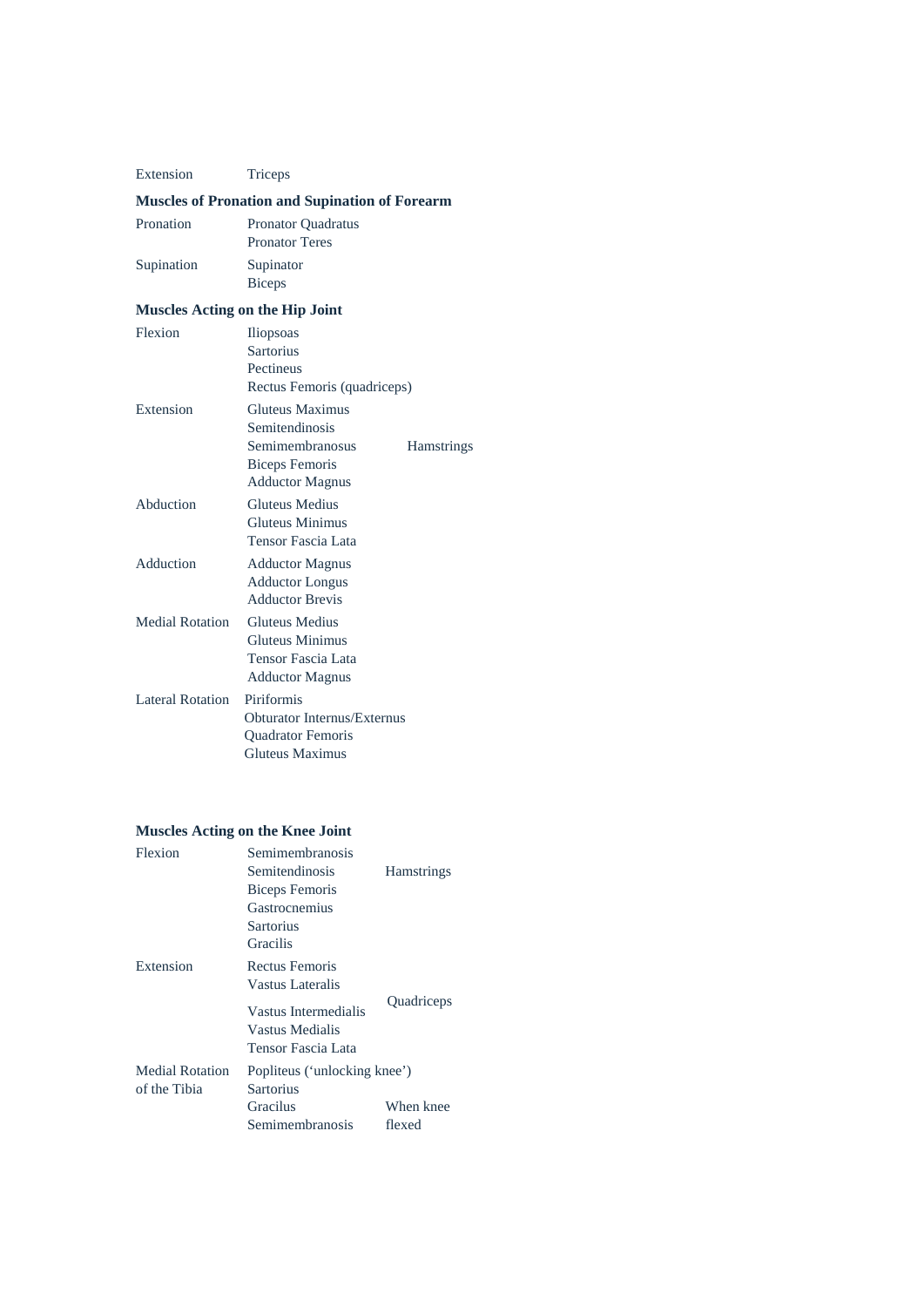|                  | Semitendinosis |           |
|------------------|----------------|-----------|
| Lateral Rotation | Biceps Femoris | When knee |
| of the Tibia     |                | flexed    |

#### **Muscles Acting on the Ankle Joint**

Plantar Flexion Soleus Gastrocnemius Peroneus Longus Dorsi Flexion Tibialis Anterior Extensor Hallucis Longus

## **MUSCLES INVOLVED IN THE PERFORMANCE OF SPECIFIC SPORTS SKILLS**

It is most useful for you to be able to analyse muscle action and determine which muscles are involved in the basic techniques of your sport. The analysis does not need to be detailed or complex. Establishing the major muscle groups involved in the performance of specific sports skills allows you to devise conditioning programmes specifically for your own sport, targeting the identified muscle groups.

A useful approach is to:

- 1. Identify the major joint systems being used.
- 2. Decide what movements are occurring at those joints (drawing stick figure diagrams may help).
- 3. Identify the muscles involved, consulting diagrams or tables as required (one is included in this module).
- 4. Develop a conditioning programme, targeting the identified muscles (muscular endurance, muscular strength, flexibility).

When developing a conditioning programme, it is important to remember that muscles generally work in groups to stabilise the joint and eliminate undesired movements while the prime mover, or agonist, is contracting. These muscles also need strengthening.

Analysis of muscle action may also be used, in conjunction with biomechanical analysis, to examine and correct faulty technique, both to improve performance and to help prevent injury.

#### *QUESTIONS & EXERCISES*

*Using the movements you identified previously, write down the names of the muscles used to produce these movements.* 

*Develop a small conditioning programme targeting the muscles that you identified. The programme should include exercises for muscular strength, muscular endurance, and flexibility.* 

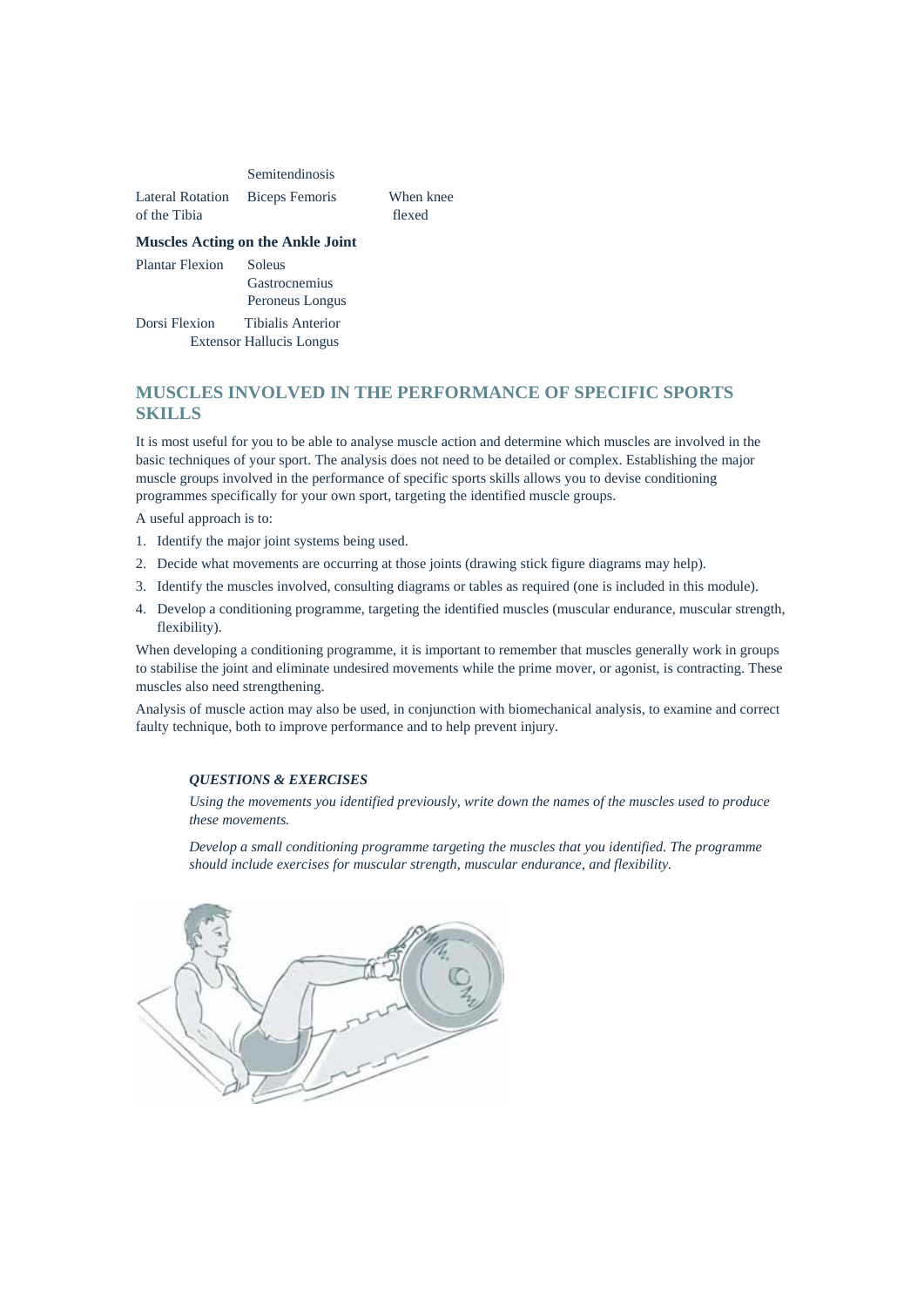## **GLOSSARY**

It is important for you to have an understanding of basic anatomical terms. This makes it easier to discuss and provide effective descriptions of human movement. Terms which are commonly used to describe movements of the body, and direction or location in relation to the standard anatomical position, are defined below.

| <b>Term</b>      | <b>Definition</b>                                                                                |
|------------------|--------------------------------------------------------------------------------------------------|
| abduction        | movement away from the midline of the body                                                       |
| adduction        | movement towards the midline of the body                                                         |
| anterior         | towards the front of the body                                                                    |
| circumduction    | movement of a limb where the hand or foot traces a circle                                        |
| depression       | movement of a body part downwards                                                                |
| distal           | further from the trunk                                                                           |
| dorsi flexion    | movement of the foot at the ankle to raise the toes and foot towards the tibia                   |
| elevation        | movement of a body part upwards                                                                  |
| eversion         | rotation of the foot to turn the sole of the foot outwards                                       |
| extension        | movement causing an increase in the angle at a joint                                             |
| flexion          | movement causing a decrease in the angle at a joint                                              |
| frontal plane    | divides the body into anterior and posterior sections; or front and back halves                  |
| horizontal plane | divides the body into superior and inferior sections; or upper and lower halves                  |
| hyperextension   | extension of joint beyond its normal range of movement                                           |
| inferior         | towards the feet                                                                                 |
| inversion        | rotation of the foot to turn the sole of the foot inwards                                        |
| lateral          | away from the midline of the body                                                                |
| medial           | towards the midline of the body                                                                  |
| plantar flexion  | movement of the foot at the ankle to point the toes                                              |
| posterior        | towards the rear of the body                                                                     |
| pronation        | movement of the forearm so that the radius and ulna are crossed; i.e. palms<br>down or backwards |
| proximal         | closer to the site of attachment or beginning of a body part                                     |
| rotation         | movement about an axis of the body, either medially (inward) or laterally (outward)              |
| sagittal plane   | divides the body into right and left halves                                                      |
| superior         | towards the head                                                                                 |
| supination       | movement of the forearm so that the radius and ulna are parallel, i.e. palms up or<br>forwards   |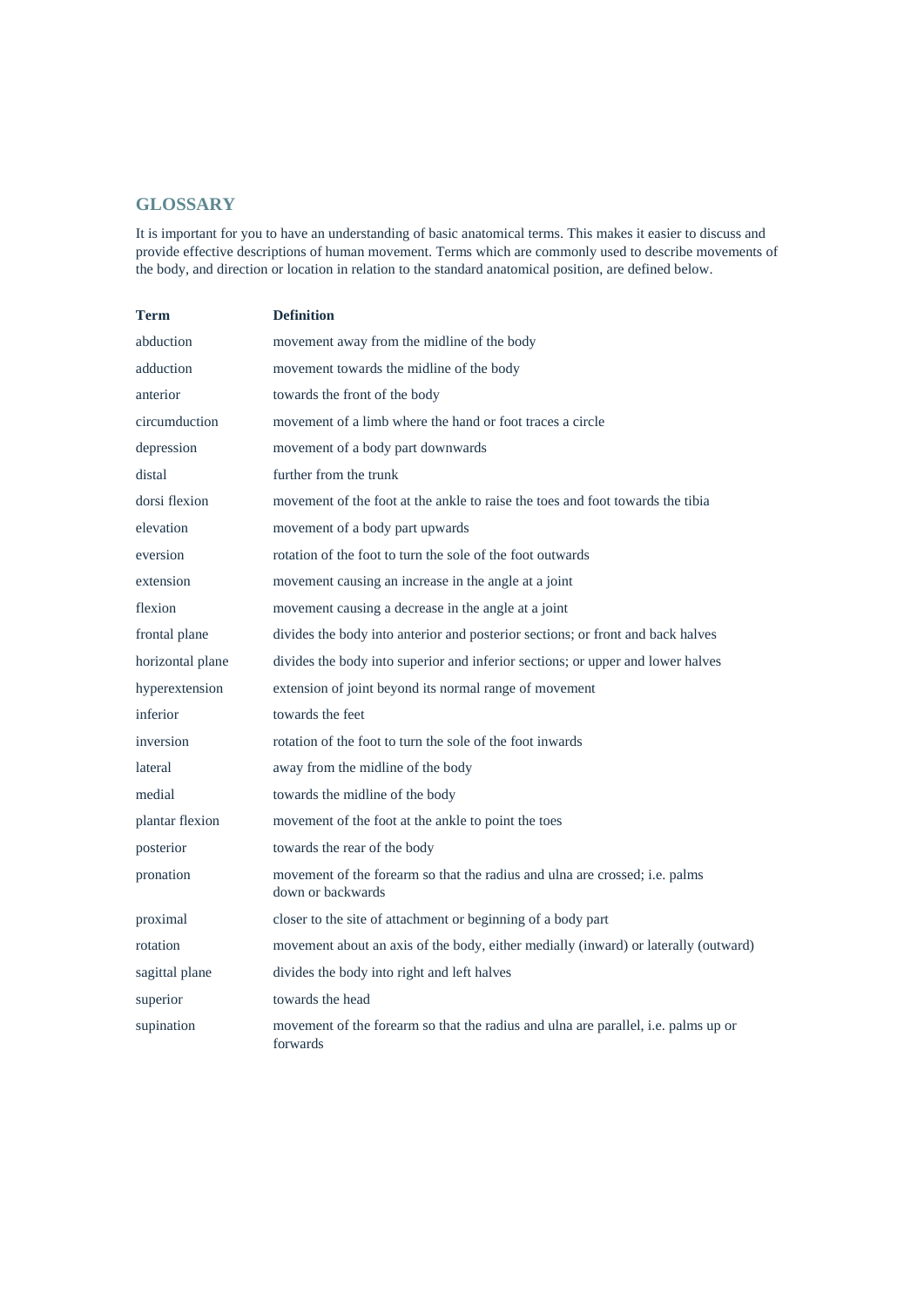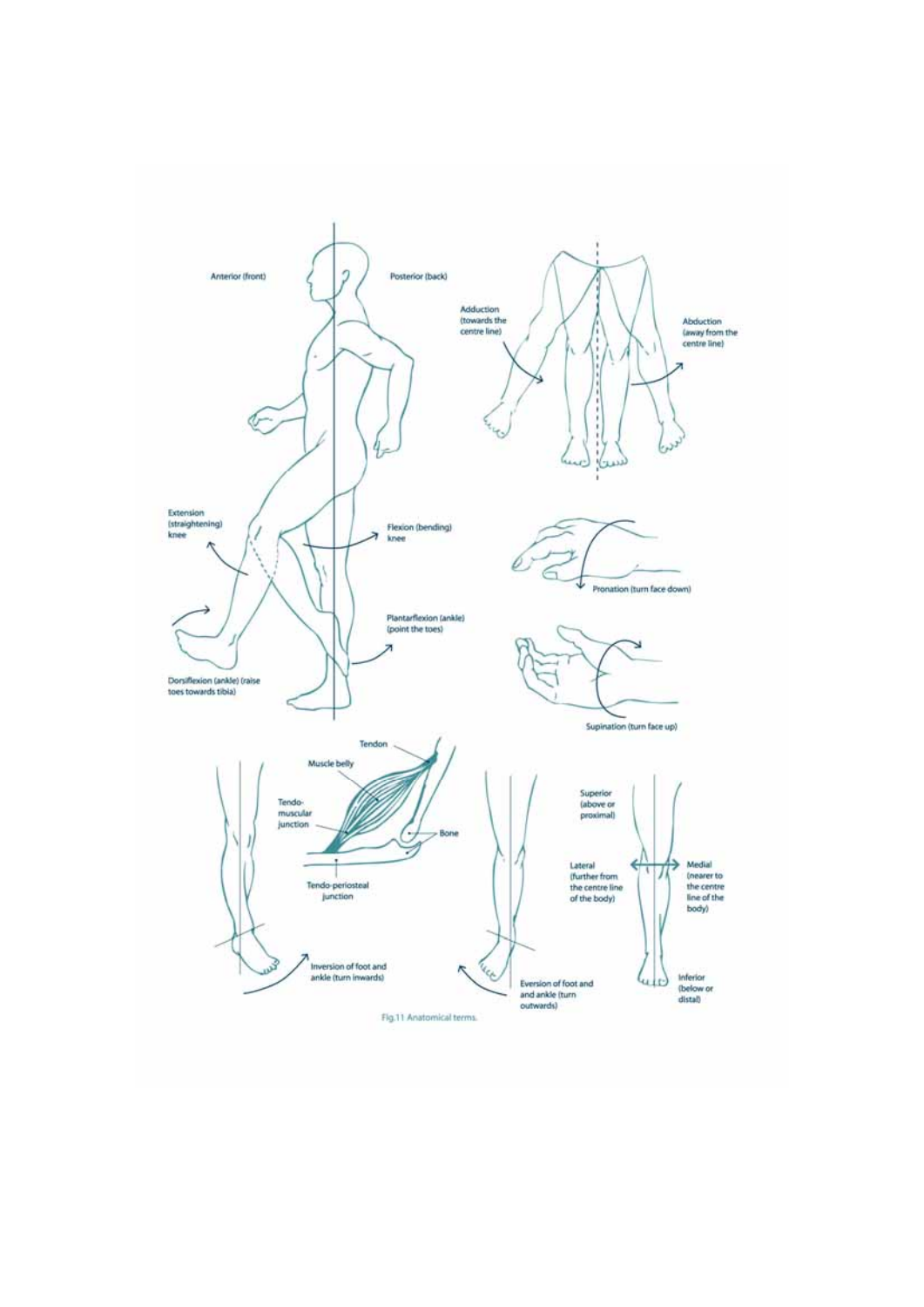

Fig.12 Human skeleton - anterior view.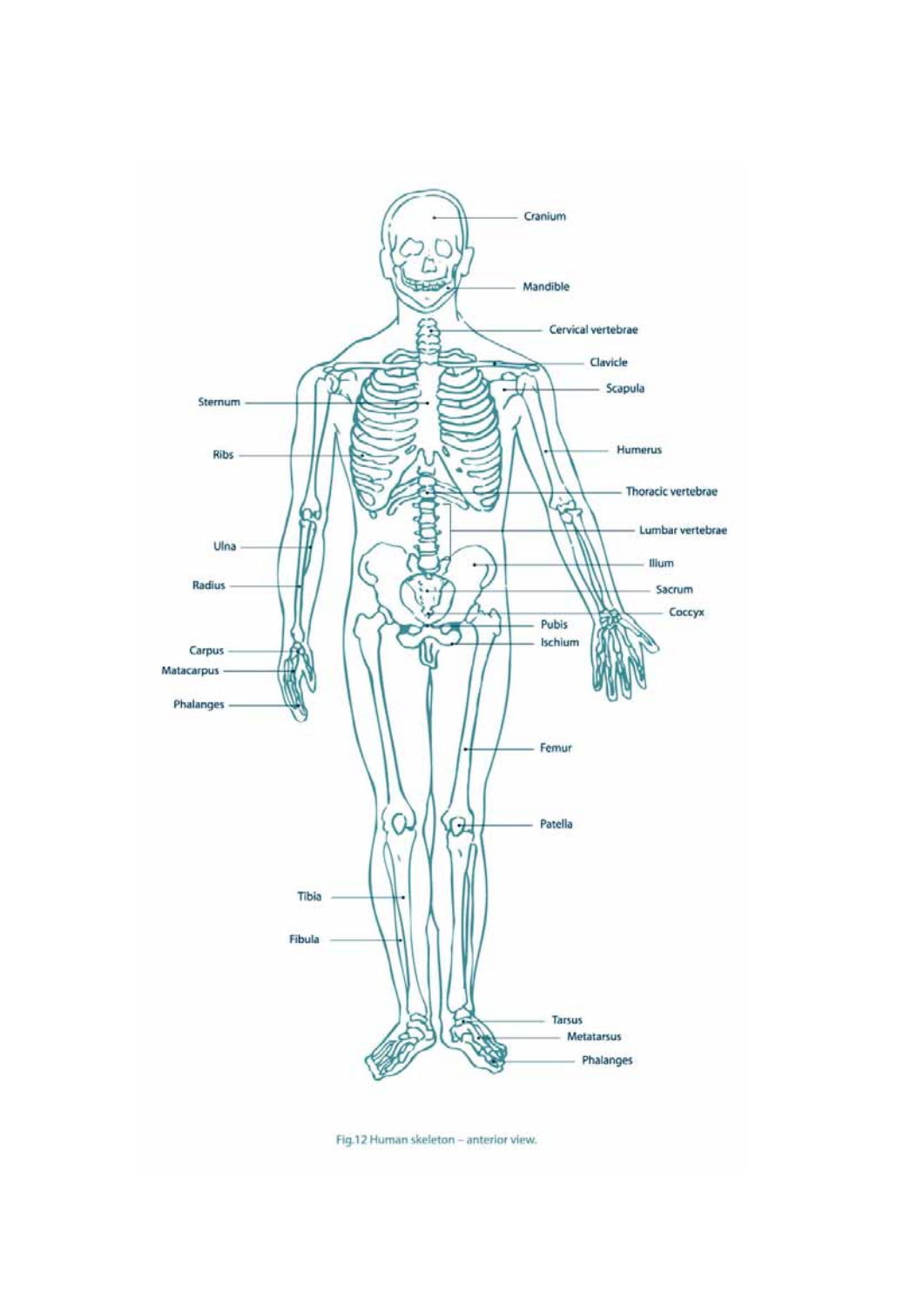

Fig.13 Human skeleton - posterior view.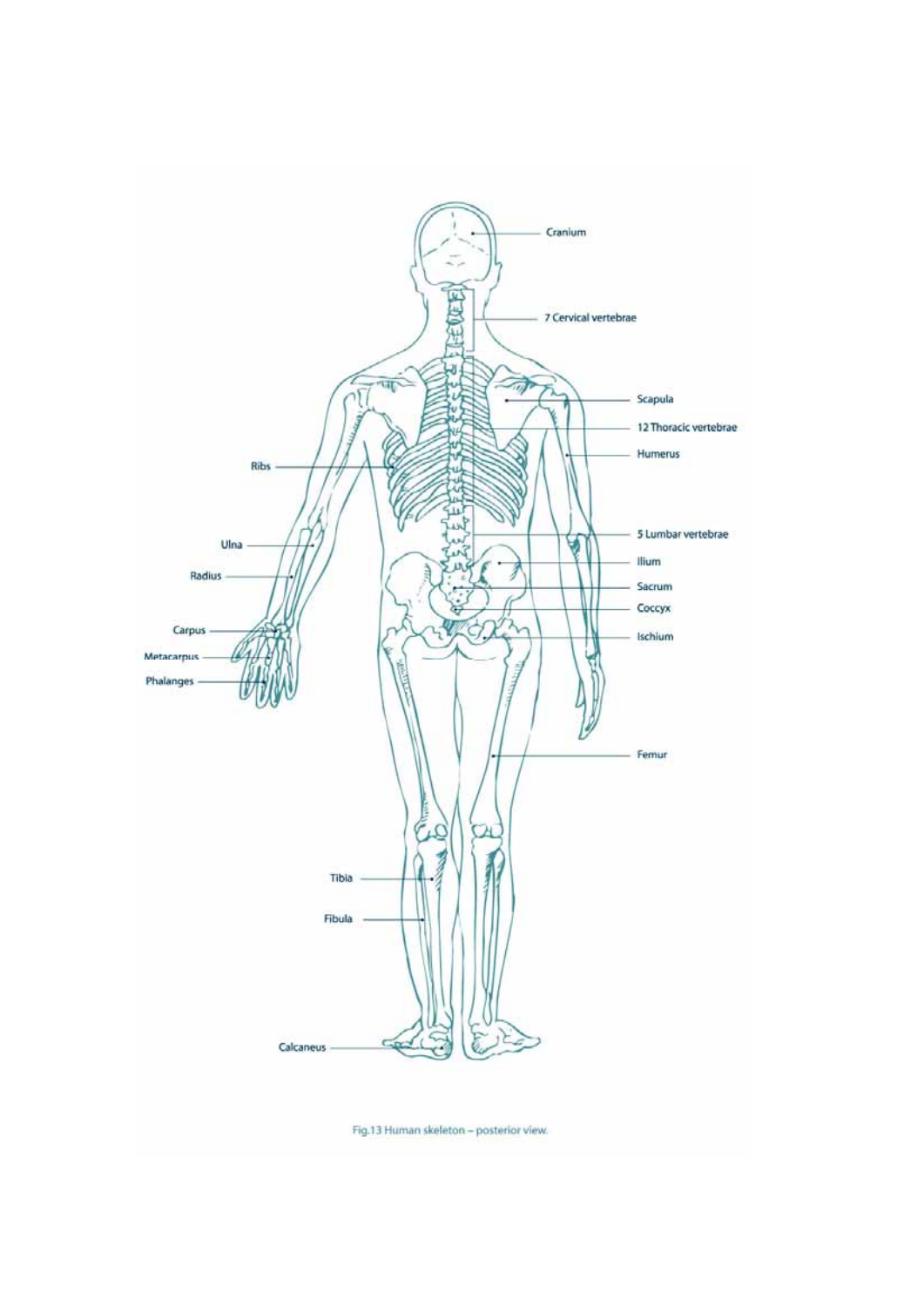

Fig.14 Muscles of the human body - anterior view.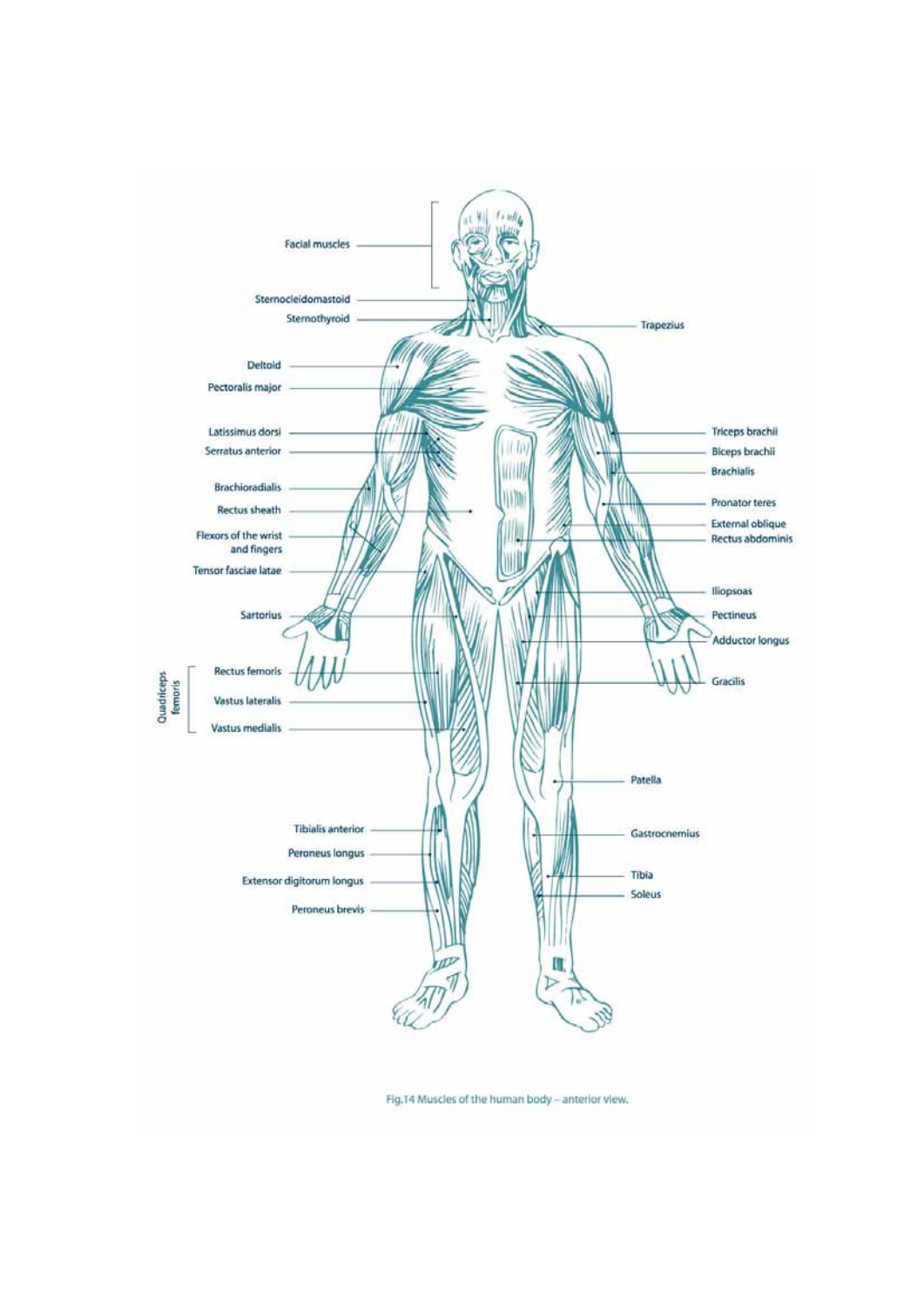

Fig.15 Muscles of the human body - posterior view.